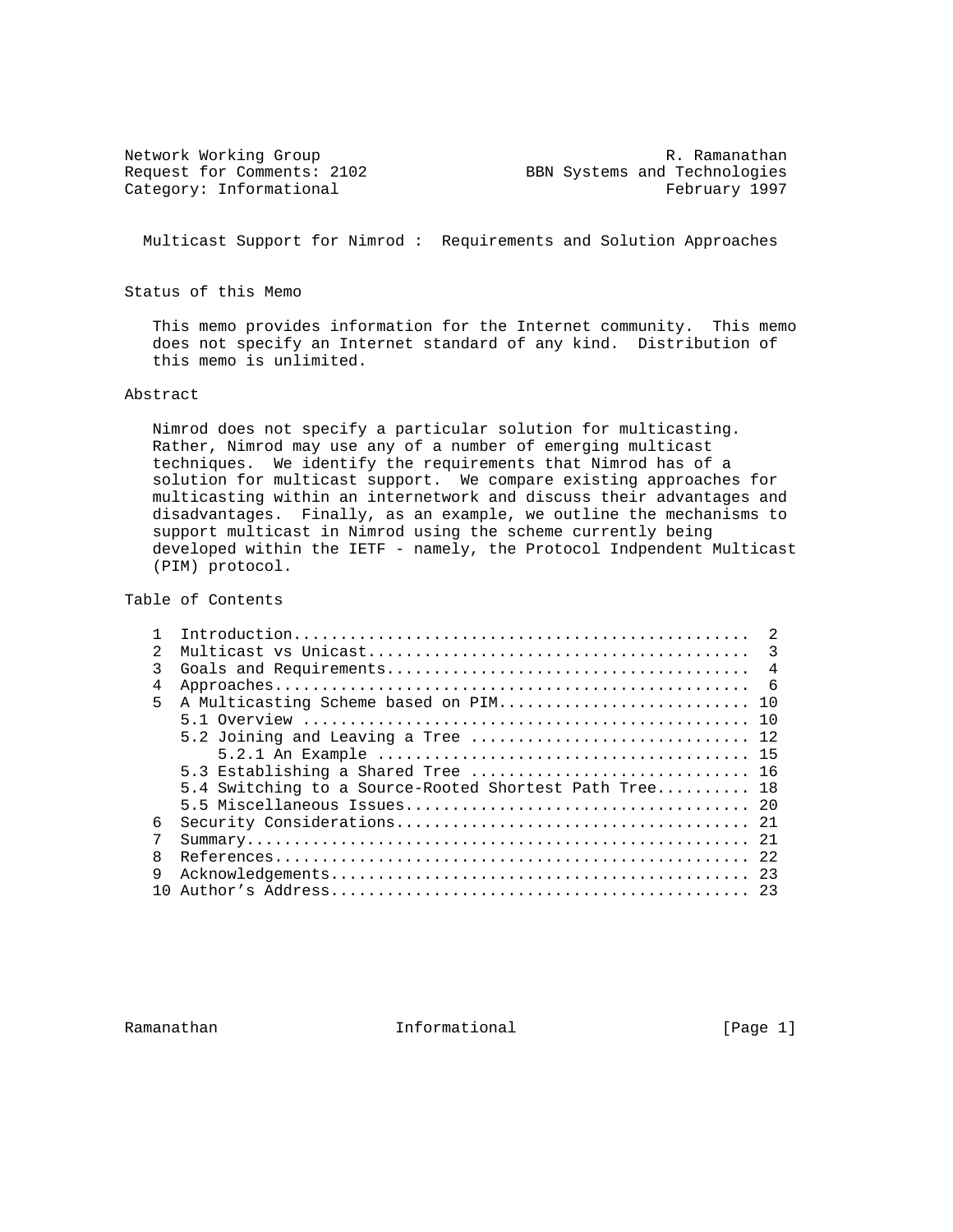### 1 Introduction

 The nature of emerging applications such as videoconferencing, remote classroom, etc. makes the support for multicasting essential for any future routing architecture. Multicasting is performed by using a multicast delivery tree whose leaves are the multicast destinations.

 Nimrod does not propose a solution for the multicasting problem. There are two chief reasons for this. First, multicasting is a non trivial problem whose requirements are still not well understood. Second, a number of groups (for instance the IDMR working group of the IETF) are studying the problem by itself and it is not our intention to duplicate those efforts.

 This attitude towards multicasting is consistent with Nimrod's general philosophy of flexibility, adaptability and incremental change.

 While a multicasting solution per se is not part of the "core" Nimrod architecture, Nimrod does require that the solution have certain characteristics. It is the purpose of this document to discuss some of these requirements and evaluate approaches towards meeting them.

 This document is organized as follows. In section 2 we discuss why multicasting is treated a little differently than unicast despite the fact that the former is essentially a generalization of the latter. Following that, in section 4 we discuss current approaches toward multicasting . In section 5, we give an example of how Nimrod multicasting may be done using PIM [DEF+94a]. For readers who do not have the time to go through the entire document, a summary is given at the end.

 This document uses many terms and concepts from the Nimrod Architecture document [CCS96] and some terms and concepts (in section 5) from the Nimrod Functionality document [RS96]. Much of the discussion assumes that you have read at least the Nimrod Architecture document [CCS96].

Ramanathan **Informational** Informational [Page 2]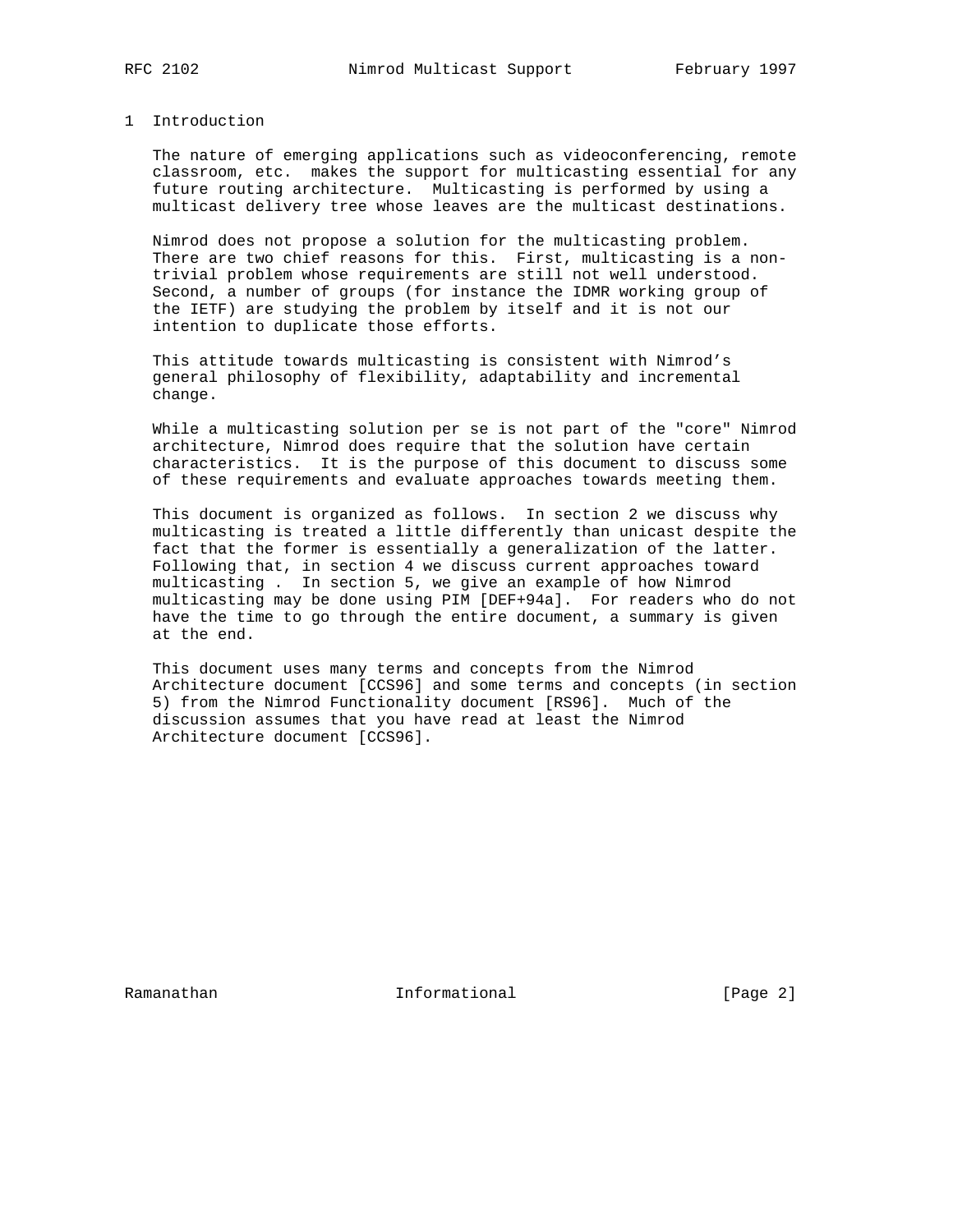### 2 Multicast vs Unicast

 We begin by looking at the similarities and differences between unicast routing and multicast routing. Both unicast and multicast routing require two phases - route generation and packet forwarding. In the case of unicast routing, Nimrod specifies modes of packet forwarding; route generation itself is not specified but left to the particular routing agent. For multicasting, Nimrod leaves both route generation and packet forwarding mechanisms unspecified. To explain why, we first point out three aspects that make multicasting quite different from unicasting :

- o Groups and group dynamism. In multicasting, the destinations are part of a group, whose membership is dynamic. This brings up the following issues :
	- An association between the multicast group and the EIDs and locators of the members comprising that group. This is especially relevant in the case of sender initiated multicasting and policy support.
	- A mechanism to accommodate new group members in the delivery in response to addition of members, and a mechanism to "prune" the delivery in response to departures.
- o State creation. Most solutions to multicasting can essentially be viewed as creating state in routers for multicast packet forwarding. Based on who creates the state, multicasting solutions differ. In multicasting, we have several options for this - e.g., the sender, the receivers or the intermediate routers.
- o Route generation. Even more so than in unicast routing, one can choose from a rich spectrum of heuristics with different tradeoffs between a number of parameters (such as cost and delay, algorithmic time complexity and optimality etc.). For instance, some heuristics produce a low-cost tree with high end-to-end delay and some produce trees that give the shortest path to each destination but with a higher cost. Heuristics for multicasting are a significant research area today, and we expect advances to result in sophisticated heuristics in the near future.

 Noting that there are various possible combinations of route generation, group dynamism handling and state creation for a solution and that each solution conceivably has applications for which it is the most suitable, we do not specify one particular approach to multicasting in Nimrod. Every implementation of Nimrod is free to use its own multicasting technique, as long as it meets the goals and requirements of Nimrod. However, for interoperability, it is

Ramanathan Informational [Page 3]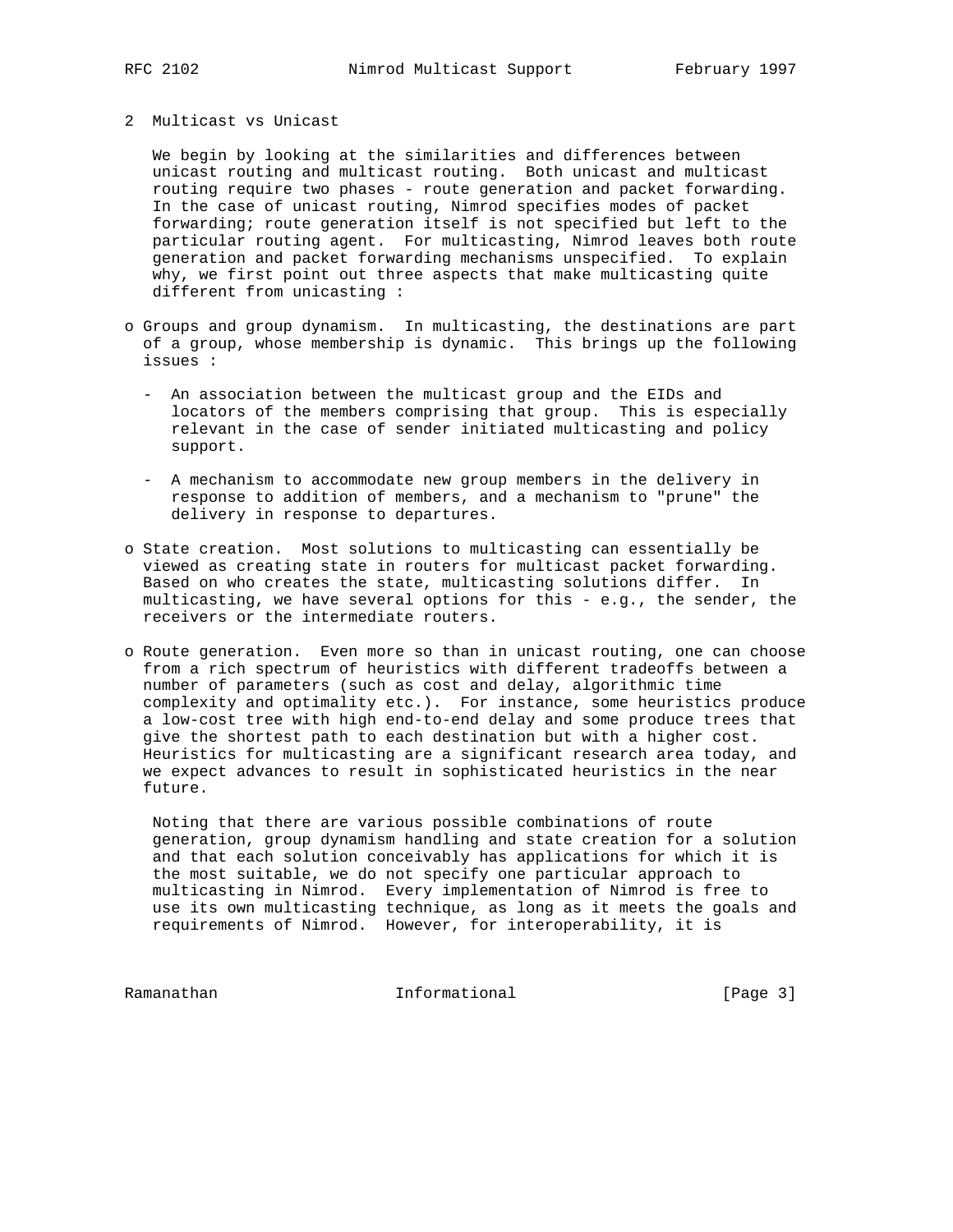necessary that certain things are agreed upon - for instance, the structure of the forwarding information database that they create (we discuss this in more detail in section 4).

 Thus, we do not discuss the details of any multicast solution here, only its requirements in the context of Nimrod. Specifically, we structure the discussion in the remainder of this document on the following two themes :

- o What are the goals that we want to meet in providing multicasting in Nimrod, and what specific requirements do these goals imply for the multicast solution?
- o What are some of the approaches to multicasting being discussed currently, and how relevant are each of these approaches to Nimrod?
- 3 Goals and Requirements

 The chief goals of Nimrod multicasting and their implications on solution requirements are as follows:

- 1. Scalability. Nimrod multicasting must scale in terms of the size of the internetwork, the number of groups supported and the number of members per group. It must also support group dynamism efficiently. This has the following implications for the solution:
	- o Routers not on the direct path to the multicast destinations should not be involved in state management. In a network with a large number of routers, a solution that does involve such routers is unlikely to scale.
	- o It is likely that there will be a number of applications that have a few members per group (e.g., medical imaging) and a number of applications that have a large number of members per group (e.g., news distribution). Nimrod multicasting should scale for both these situations. If no single mechanism adequately scales for both sparse and dense group memberships simultaneously, a combination of mechanisms should be considered.
	- o In the face of group membership change, there must be a facility for incremental addition or deletion of "branches" in the multicast tree. Reconstructing the tree from scratch is not likely to scale.

Ramanathan **Informational** Informational [Page 4]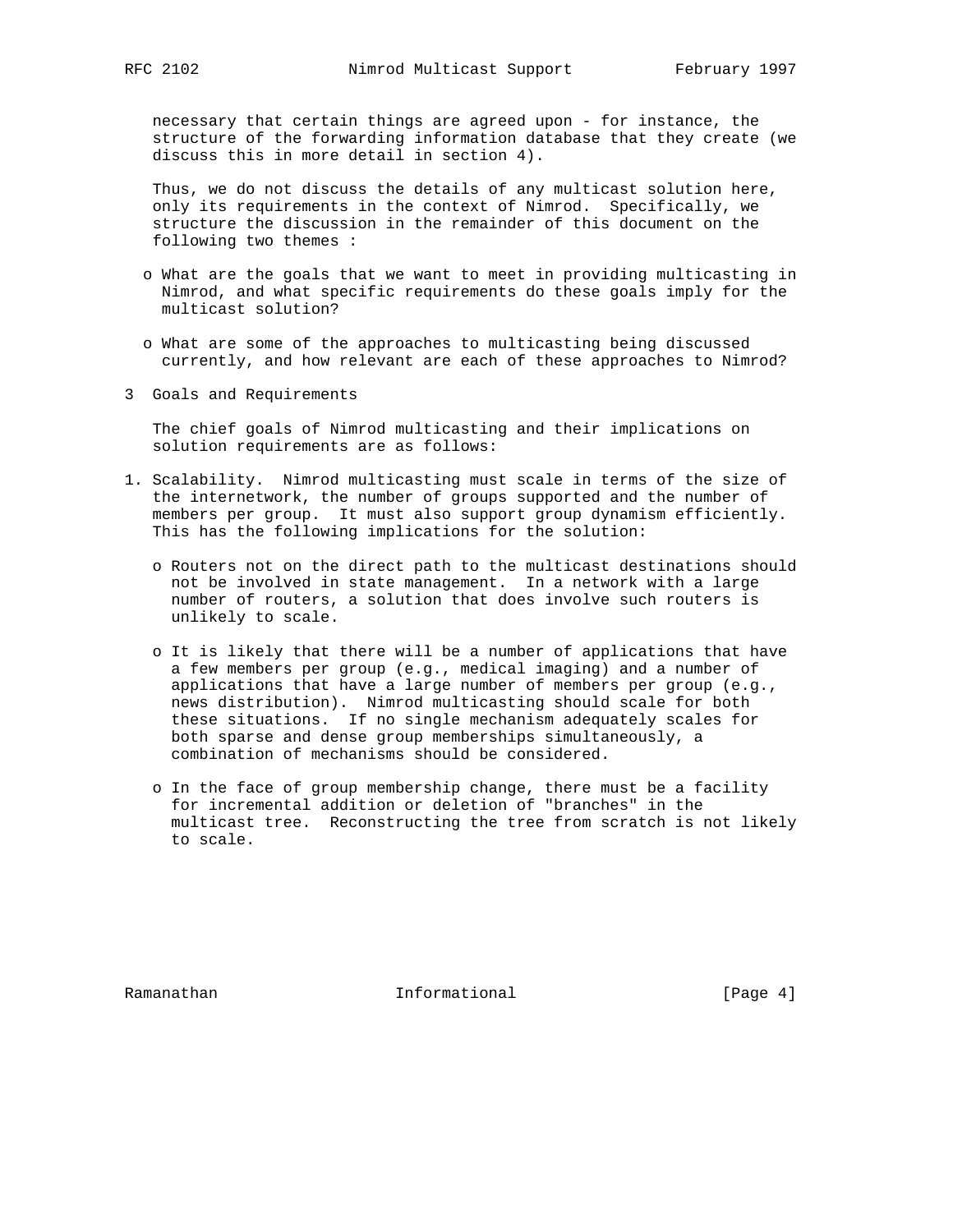- o It is likely that we will have some well-known groups (i.e., groups which are more or less permanent in existence) and some ephemeral groups. The dynamics of group membership are likely to be different for each class of groups, and the solution should take that into account as appropriate.
- 2. Policy support. This includes both quality of service (QOS) as well as access restrictions, although currently, demand is probably higher for QOS. In particular, every path from a source to each destination in the multicast group should satisfy the requested quality of service and conform to the access restrictions. The implications for the multicasting solution are :
	- o It is likely that many multicasting applications will be cost conscious in addition to having strict quality of service bounds (such as delay and jitter). Balancing these will necessitate dealing with some new parameters - e.g., the tree cost (sum of the "cost" of each link), the tree delay (maximum, mean and variance in end-to-end delay) etc.
	- o In order to support policy-based routing, we need to know where the destinations are (so that we can decide what route we can take to them). In such a case, a mechanism that provides an association between a group id and a set of destination locators is probably required.
	- o Some policy constraints are likely to be destination specific. For instance, a domain might refuse transit service to traffic going to certain destination domains. This presents certain unique problems - in particular, for a single group, multiple trees may need to be built, each tree "servicing" disjoint partitions of the multicast destinations.
- 3. Resource sharing. Multicasting typically goes hand in hand with large traffic volume or applications with a high demand for resources. These, in turn, imply efficient resource management and sharing if possible. Therefore, it is important that we place an emphasis on interaction with resource reservation. For instance, Nimrod must be able to provide information on which tree resources are shareable and which are not so that resource reservation may use it while allocating resources to flows.
- 4. Interoperability. There are two issues in this context. First, the solution must be independent of mechanisms that provide the solution with information it needs. For instance, many multicast solutions (e.g., PIM) make use of information supplied by unicast routing protocols. The multicast solution must not be dependent on which unicast protocol is used.

Ramanathan Informational [Page 5]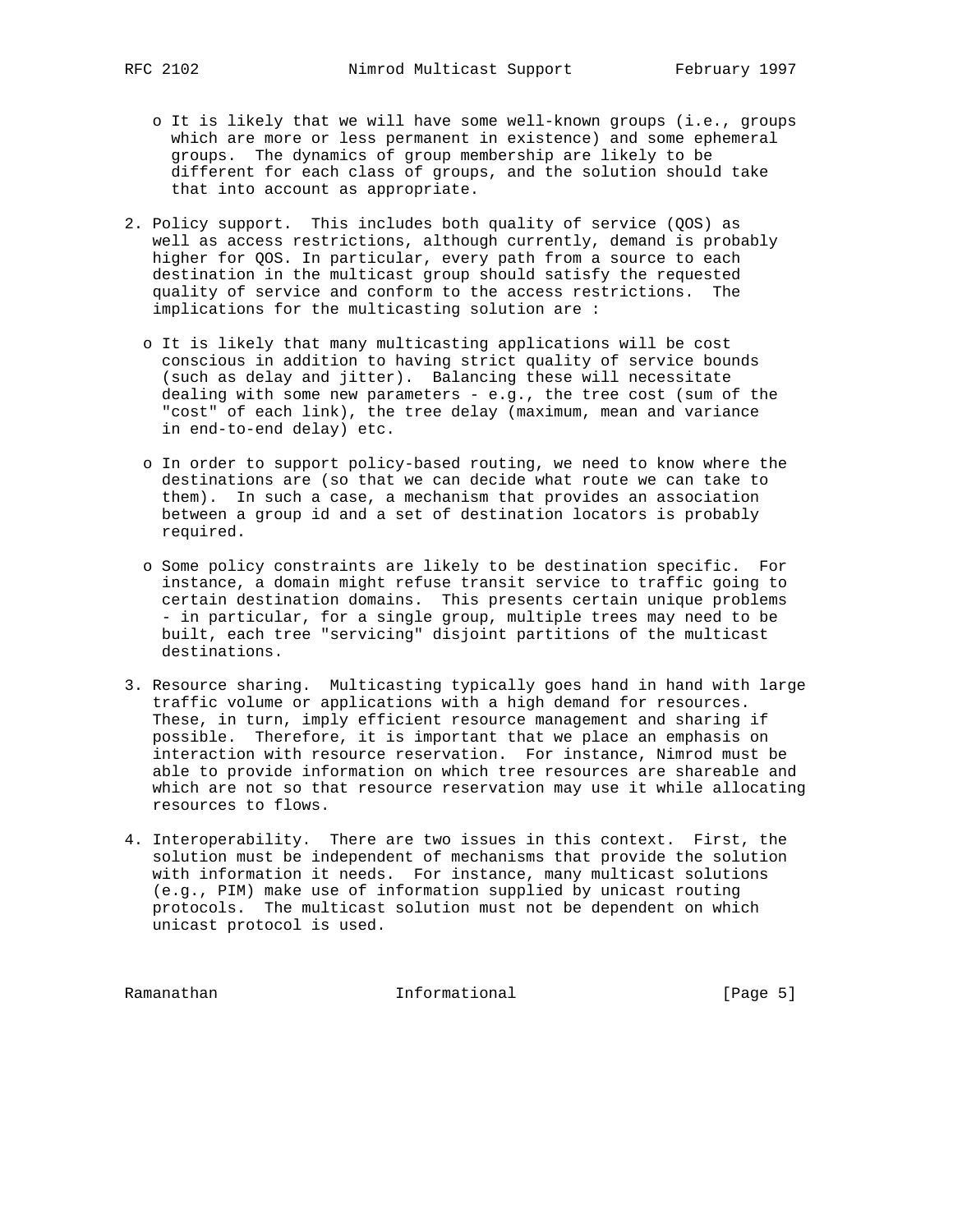Second, a multicast solution must interoperate with other multicast solutions in the construction of a delivery tree. This implies some kind of "agreement" at some "level". For instance, the agreement could be that everybody use the same structure for storing forwarding information in the routers. Since the delivery tree is defined by the nature of forwarding information in the routers and not by the particular mechanism used to create that information, multiple implementations can coexist.

4 Approaches

 The approaches to multicasting currently in operation and those being considered by the IETF include the following :

1. Distance vector multicast routing protocol (DVMRP)[DC90]. This approach is based upon distance-vector routing information distribution and hop-by-hop forwarding. It uses Reverse Path Forwarding (RPF)[DM78] - a distributed algorithm for constructing an internetwork broadcast tree. DVMRP uses a modified RPF algorithm, essentially a truncated broadcast tree, to build a reverse shortest path sender-based multicast delivery tree. A reverse shortest path from s to d is a path that uses the same intermediate nodes as those in the shortest path from d to s (If the paths are symmetric (i.e., cost the same) in either direction, the reverse shortest path is same as the shortest path.) An implementation of RPF exists in the current Internet in what is commonly referred to as the MBONE. An improvement to this is in the process of being deployed. It incorporates "prune" messages to truncate further the routers not on the path to the destinations and "graft" messages to undo this truncation, if later necessary.

 The main advantage of this scheme is that it is simple. The major handicap is scalability. Two issues have been raised in this context[BFC93]. First, if S is the number of active sources and G the number of groups, then the state overhead is O(GS) and might be unacceptable when resources are limited. Second, routers not on a multicast tree are involved (in terms of sending/tracking prune and graft messages) even though they might not be interested in the particular source-group pair. The performance of this scheme is expected to be relatively poor for large networks with sparsely distributed group membership. Furthermore, no support for policies or QOS is provided.

2. Core Based Trees (CBT)[BFC93]. This scheme uses a single tree shared by all sources per group. This tree has a single router as the core (with additional routers for robustness) from which branches emanate. The chief distinguishing characteristic of CBT is that it is receiver initiated, i.e., receivers wishing to join a multicast group find the tree (or its core) and attach themselves to it, without any

Ramanathan Informational [Page 6]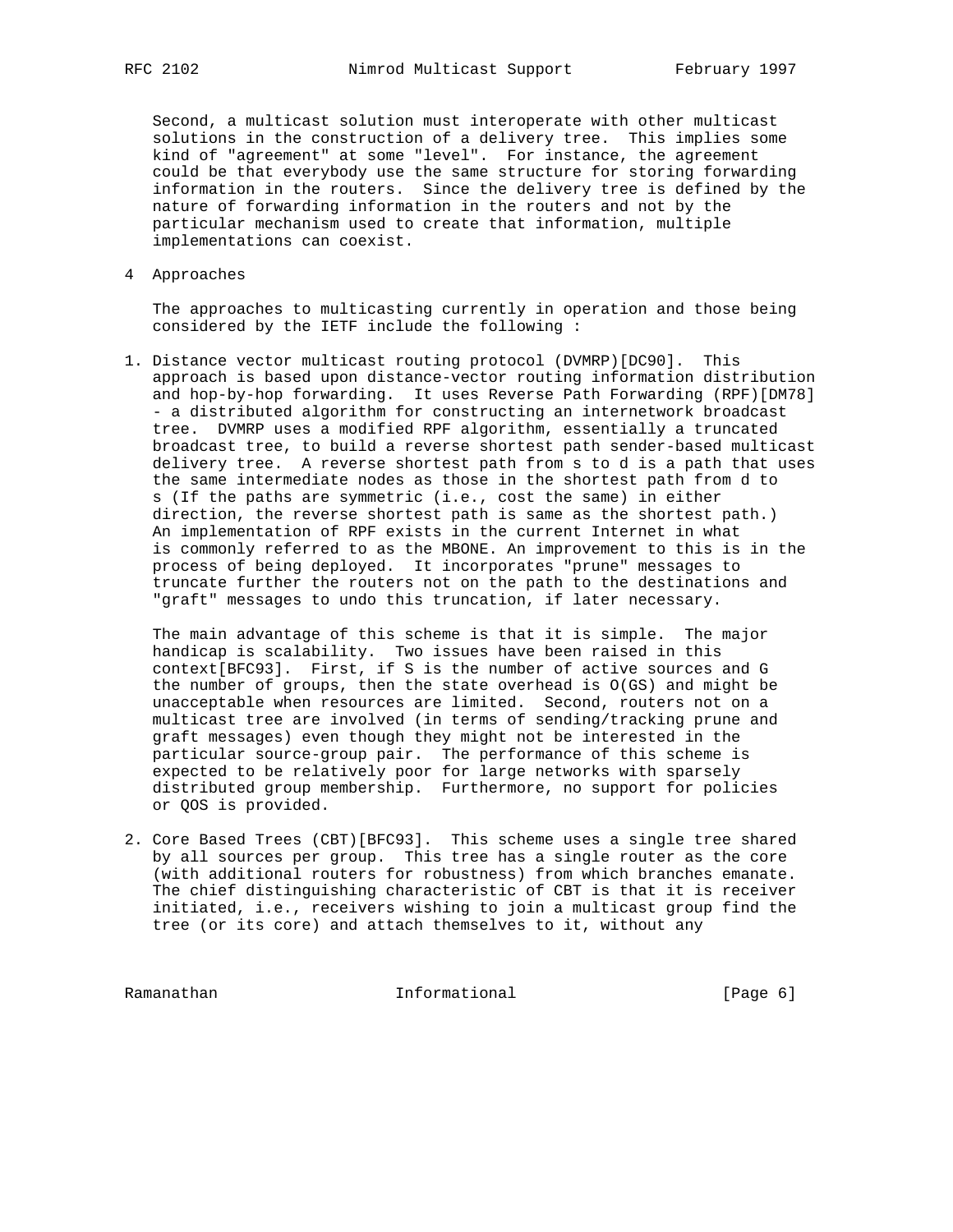participation from the sources.

 The chief motivation behind this scheme is the reduction of the state overhead, to O(G), in comparison to DVMRP and PIM(described below). Also, only routers in the path between the core and the potential members are involved in the process. Core-based tree formation and packet flow are decoupled from underlying unicast routing.

 The main disadvantage is that packets no longer traverse the shortest path from the source to their destinations. The performance in general depends on judicious placement of cores and coordination between them. Traffic concentration on links incident to the core is another problem. There is also a dependence on network entities (in other administrative domains, for instance) for resource reservation and policy routing.

3. Protocol Independent Multicasting (PIM)[DEFJ93]. Yet another approach based on the receiver initiated philosophy, this is designed to reap the advantages of DVMRP and CBT. Using a "rendezvous point", a concept similar to the core discussed above, it allows for the simultaneous existence of shared and source-specific multicast trees. In the steady state, data can be delivered over the reverse shortest path from the sender to the receiver (for better end-to-end delay) or over the shared tree.

 Using two modes of operation, sparse and dense, this provides improved performance, both when the group membership in an internetwork is sparse and when it is dense. It is however, a complex protocol. A limitation of PIM is that the shortest paths are based on the reverse metrics and therefore truly "shortest" only when the links are symmetric.

4. Multicast Open Shortest Path First (MOSPF)[Moy92]. Unlike the abovementioned approaches, this is based on link-state routing information distribution. The packet forwarding mechanism is hop-by-hop. Since every router has complete topology information, every router computes the shortest path multicast tree from any source to any group using Dijkstra's algorithm. If the router doing the computation falls within the tree computed, it can determine which links it must forward copies onto.

Ramanathan **Informational** Informational [Page 7]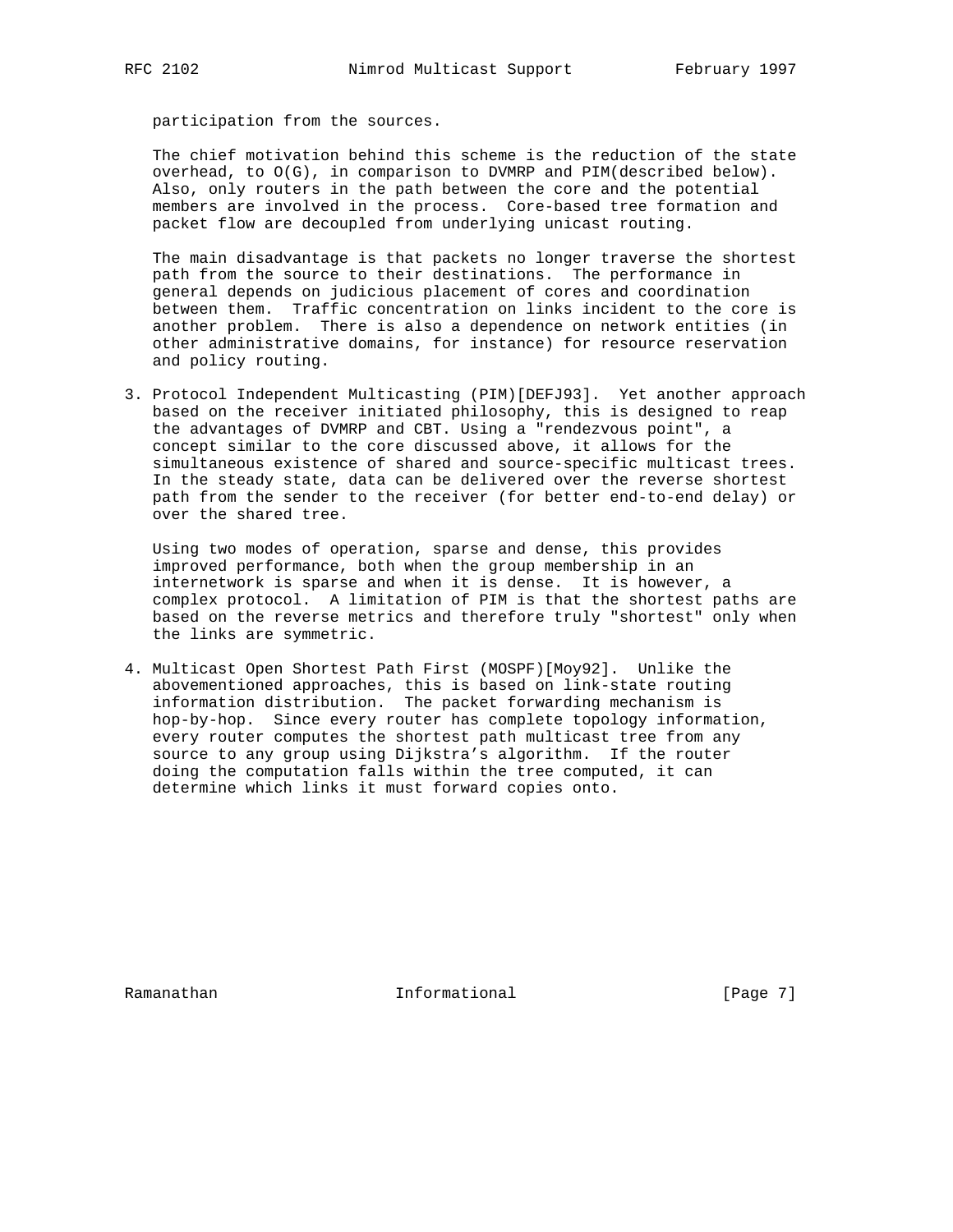MOSPF inherits advantages of OSPF and link-state distribution, namely localized route computation (and easy verification of loop-freedom), fast convergence to link-state changes etc. However, group membership information is sent throughout the network, including links that are not in the direct path to the multicast destinations. Thus, like DVMRP, this is most suitable for small internetworks, that is, as an intra-domain routing mechanism.

5. Inter-Domain Policy Routing (IDPR)[Ste]. This approach uses link-state routing information distribution like MOSPF, but uses source-specified packet forwarding. Using the link-state database, the source generates a policy multicast route to the destinations. Using this, the IDPR path-setup procedure sets up state in intermediate entities for packet duplication and forwarding. The state contains information about the next-hop entities for the multicast flow. When a data packet arrives, it is forwarded to each next hop entity obtained from the state.

 Among the advantages of this approach are its ability to support policy based multicast routing with ease and independence (flexibility) in the choice of multicasting algorithm used at the source. IDPR also allows resource sharing over multiple multicast trees. The major disadvantage is that it makes it relatively more difficult to handle group membership changes (additions and deletions) since such changes must be first communicated to the source of the tree which will then add branches appropriately.

 We now discuss the applicability of these approaches to Nimrod. Common to all of the approaches described is the fact that we need to set up state in the intermediate routers for multicast packet forwarding. The approaches differ mainly on who initiates the state creation - the sender (e.g., IDPR, PIM), the receiver (e.g., CBT, PIM) or the routers themselves create state without intitiation by the sender or receivers (e.g., DVMRP, MOSPF).

 Nimrod should be able to accommodate both sender initiated as well as receiver initiated state creation for multicasting. In the remainder of this section, we discuss the pros and cons of these approaches for Nimrod.

 Nimrod uses link-state routing information distribution (topology maps) and has four modes of packet forwarding - flow mode, Connectivity Specification Chain (CSC) mode, Connectivity Specification Sequence (CSS) mode and datagram mode [CCS96].

Ramanathan **Informational** Informational [Page 8]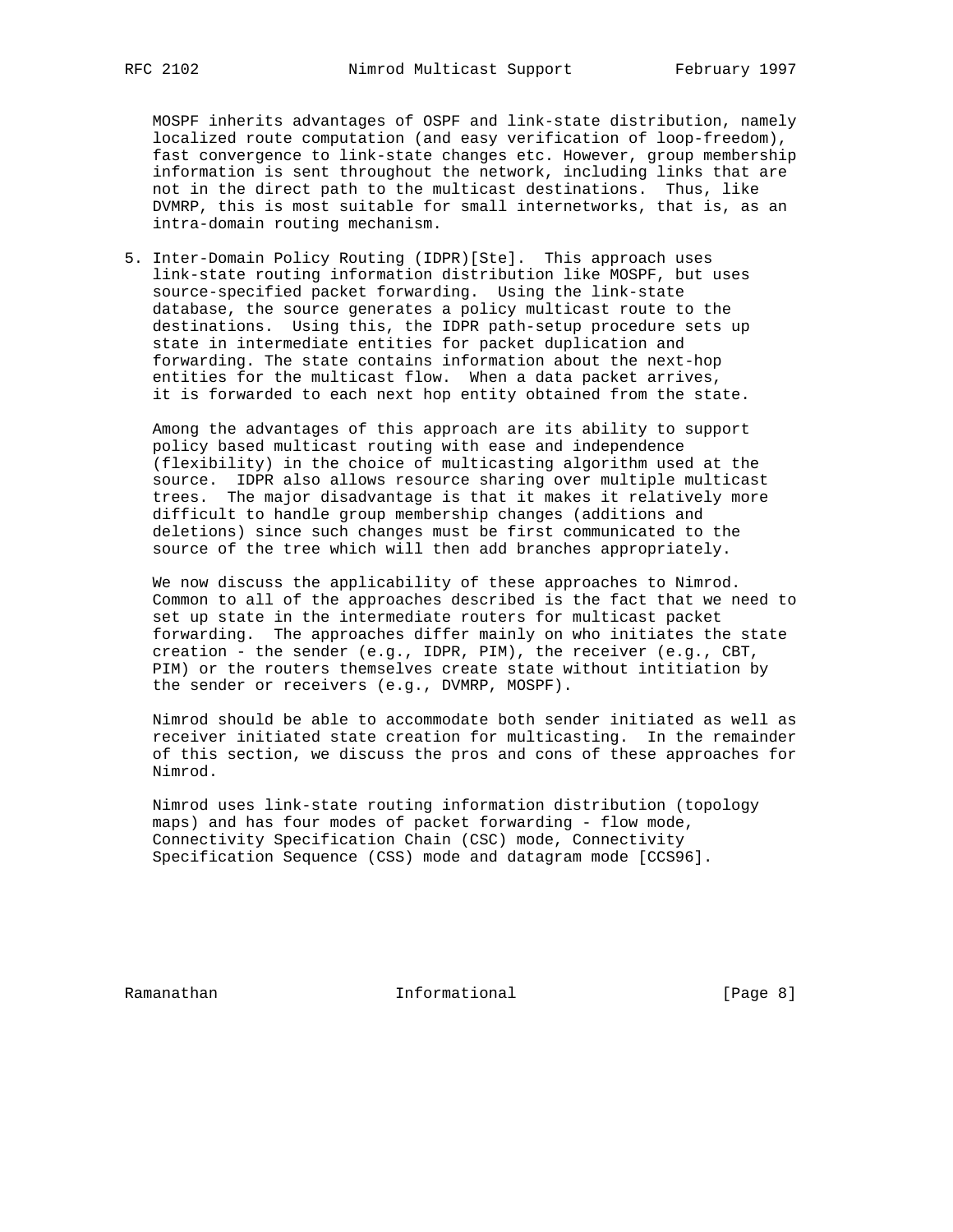An approach similar to that used in IDPR is viable for multicasting using the flow mode. The source can set up state in intermediate routers which can then appropriately duplicate packets. For the CSC, BTES and datagram modes, an approach similar to the one used in MOSPF is applicable. In these situations, the advantages and disadvantages of these approaches in the context of Nimrod is similar to the advantages and disadvantages of IDPR and MOSPF respectively.

 Sender based trees can be set up using an approach similar to IDPR and generalizing it to an "n" level hierarchy. A significant advantage of this approach is policy-based routing. The source knows about the policies of nodes that care to advertise them and can choose a route the way it wants (i.e., not depend upon other entities to choose the route, as in some schemes mentioned above). Another advantage is that each source can use the multicast route generation algorithm and packet forwarding scheme that best suits it, instead of being forced to use whatever is implemented elsewhere in the network. Further, this approach allows for incrementally deploying new multicast tree generation algorithms as research in that area progresses.

 CBT-like methods may be used to set up receiver initiated trees. Nimrod provides link-state maps for generating routes and a CBT-like method is compatible with this. For instance, a receiver wishing to join a group may generate a (policy) route to the core for that group using its link-state map and attach itself to the tree.

 A disadvantage of sender based methods in general seems to be the support of group dynamism. Specifically, if there is a change in the membership of the group, the particular database which contains the group-destination mapping must be updated. In comparison, receiver oriented approaches seem to be able to accommodate group dynamism more naturally.

 Nimrod does not preclude the simultaneous existence of multiple approaches to multicasting and the possibility of switching from one to the other depending on the dynamics of group distributions. Interoperability is an issue - that is, the question of whether or not different implementations of Nimrod can participate in the same tree. However, as long as there is agreement in the structure of the state created (i.e., the states can be interpreted uniformly for packet forwarding), this should not be a problem. For instance, a receiver wishing to join a sender created tree might set up state on a path between itself and a router on the tree with the sender itself being unaware of it. Packets entering the router would now be additionally forwarded along this new "branch" to the new receiver.

Ramanathan **Informational** Informational [Page 9]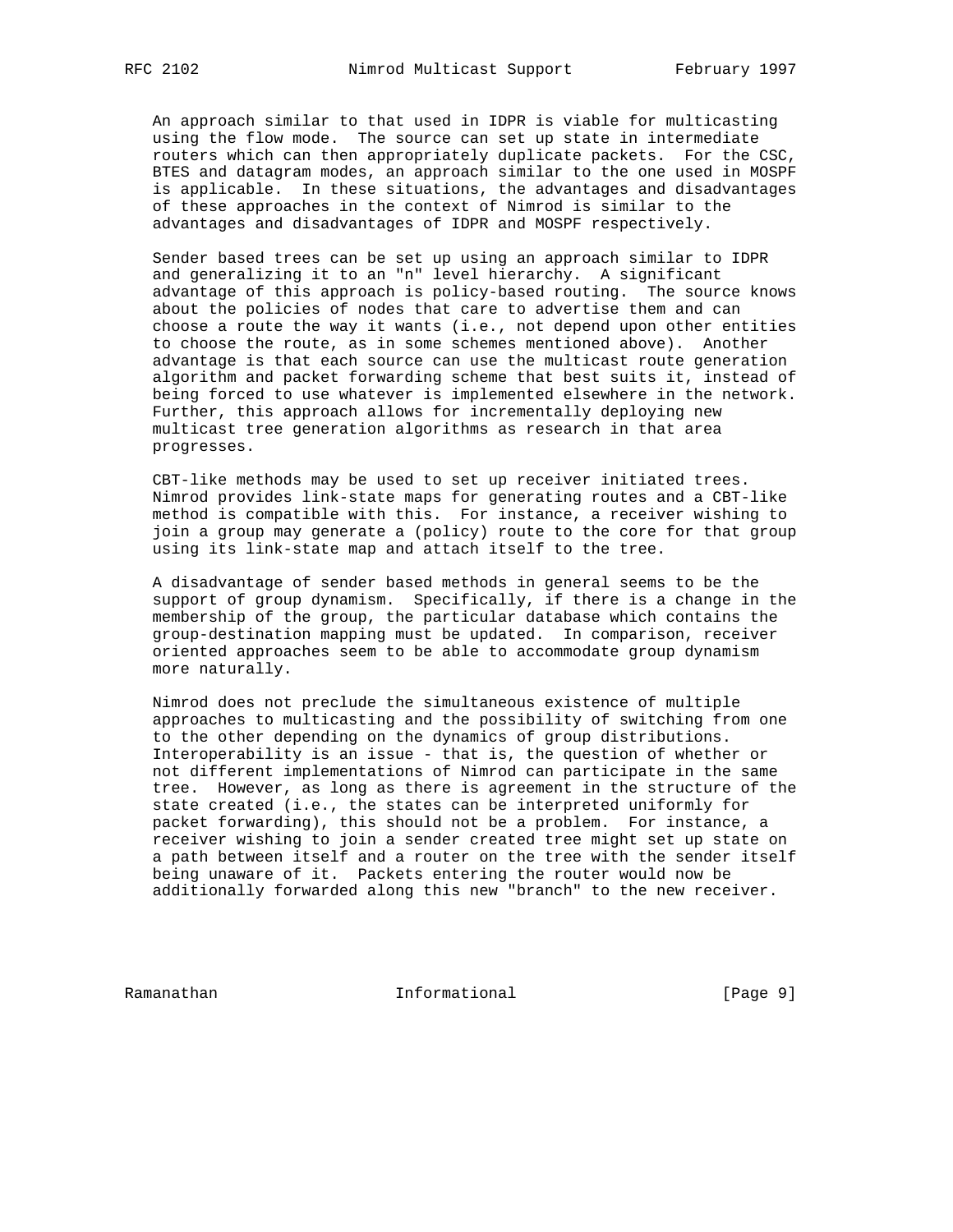In conclusion, the architecture of Nimrod can accommodate diverse approaches to multicasting. Each approach has its disadvantages with respect to the requirements mentioned in the previous section. The architecture does not demand that one particular solution be used, and indeed, we expect that a combination of approaches will be employed and engineered in a manner most appropriate to the requirements of the particular application or subscriber.

### 5 A Multicasting Scheme based on PIM

 The Inter-Domain Multicast Routing (IDMR) working group of the IETF has developed a specification for a new multicast scheme, namely, Protocol Independent Multicasting (PIM) for use in the Internet [DEF+94a, DEF+94b]. In this section, we decribe how the schemes mentioned therein may be implemented using the facilities provided by Nimrod.

 We note that the path setup facility provided in Nimrod makes it very conducive to PIM-style multicasting; despite the length of the description given here, we assure the reader that it is quite simple to implement PIM style multicasting in Nimrod.

 Before reading this section, we recommend that the reader acquire some familiarity with PIM (see [DEF+94a, DEF+94b]).

5.1 Overview

 The PIM architecture maintains the traditional IP multicast service model of receiver-initiated membership and is independent of any specific unicast routing protocol (hence the name).

 A significant aspect of PIM is that it provides mechanisms for establishing two kinds of trees - a shared tree, which is intended for low "cost" multicasting and a source-based tree, intended for low delay multicasting.

 A shared tree is rooted at a rendezvous point (RP), which is typically a prespecified router for the multicast group in question. In order to establish a shared tree, a designated router (DR) for a host wishing to join a group G initiates a flow setup from the RP for G to the DR. A source S wishing to send to a group G initiates a flow setup between S and the RP for group G. At the conclusion of these flow setups, packets can be forwarded from S to H through the RP. For details on the protocol used to implement this flow setup please refer to [DEF+94b].

Ramanathan Informational [Page 10]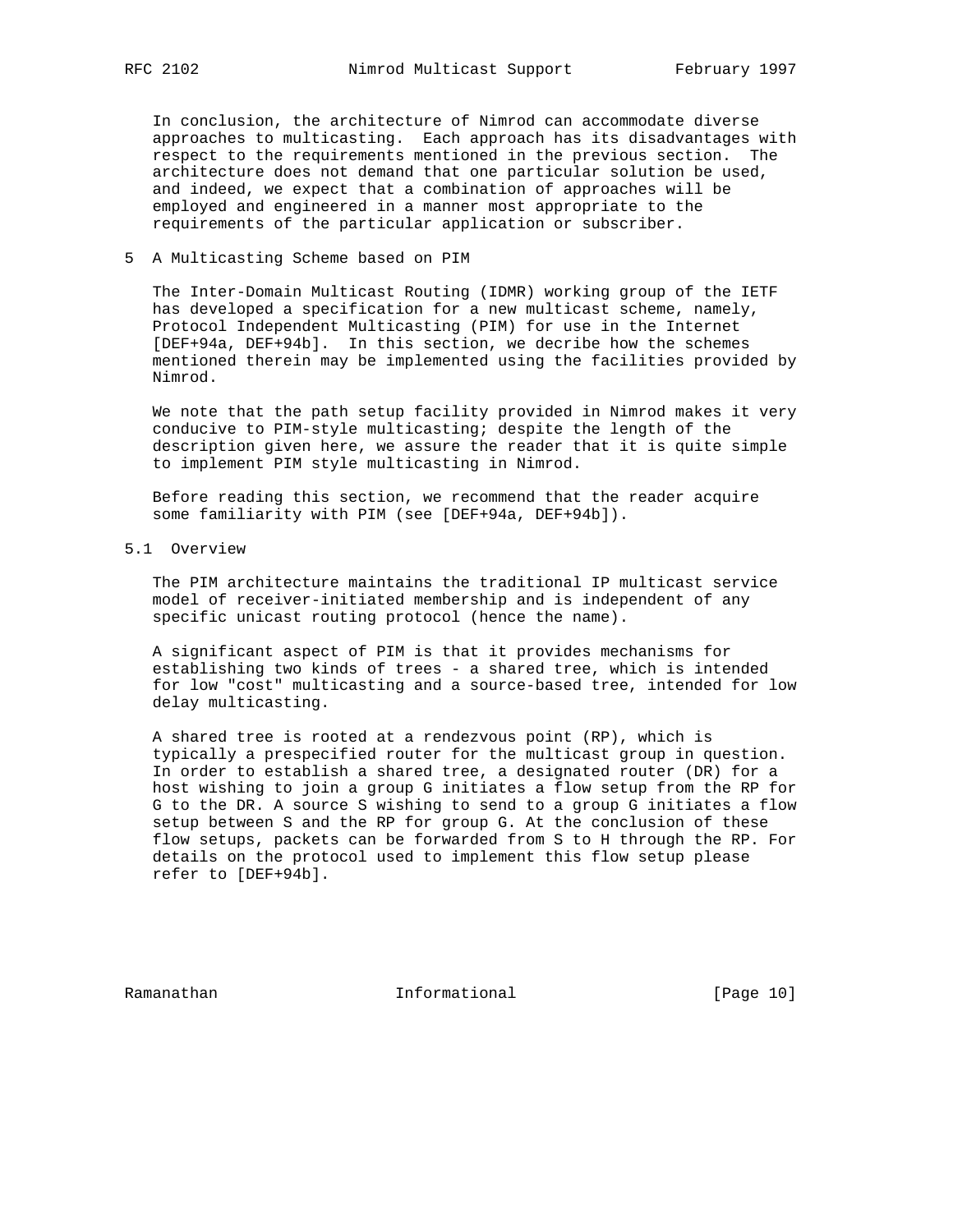After the shared tree has been setup, a recipient for group G has the option of switching to a source-based shortest path tree. In such a tree, packets are delivered from the source to each recipient along the shortest path. To establish a source-based shortest path tree, the DR for H looks at the source S of the packets it is receiving via the shared tree and establishes a flow between S and the DR. The flow is established along the shortest path from the DR to S (Thus, strictly speaking, it is the reverse shortest path that is being used.) Subsequently, packets can be forwarded from S to H using this shortest path and thereby bypassing the RP. For details on the protocol used to implement source-based trees in PIM please refer to  $[DEF+94b]$ .

 When a host wishes to leave a multicast group, its designated router sends a prune message towards the source (for source-based trees) or towards the RP (for shared trees). For details on this and other features of PIM please refer to [DEF+94b].

 In Nimrod, PIM is implemented as follows (we refer to PIM based multicast as Nimpim). In order to join a shared tree, an endpoint (or an agent acting on behalf of the endpoint) wishing to join a group G queries the association database for the EID and locator of the RP for G (for well-known groups the association may be configured). It is required that such an association be maintained for every multicast group G. The endpoint gets a route for the RP and initiates a multicast flow setup to the RP (a multicast flow setup is similar to an unicast flow setup described in [CCS96] except for one feature - when a multicast flow setup request reaches a node that already has that flow present, the request is not forwarded further. The new flow gets "spliced" in as a new branch of the existing multicast tree). Similarly, the source establishes a flow to the RP. The RP creates state to associate these two flows and now packets can be forwarded to the endpoints from the source. Note that each flow setup may be "hierarchical" and involve many subflows. All this, however, is transparent to Nimpim. For details on management of hierarchical flows please refer to [CCS96].

 To create the source-based tree, the representative for a recipient node N obtains the EID or locator of the source from the data packets and initiates a multicast flow setup to the source. The route agent for the node N uses its map in order to calculate the shortest path from the source to N. The flow request is sent along the reverse of this path. We note that the "shortness" of the path is constrained by the amount of routing information available locally. However, since the map is available locally, one can find the actual shortest path from the source to N and not use the shortest path from N to S. Thus, with Nimrod one can actually surmount a shortcoming of PIM with relative ease.

Ramanathan Informational [Page 11]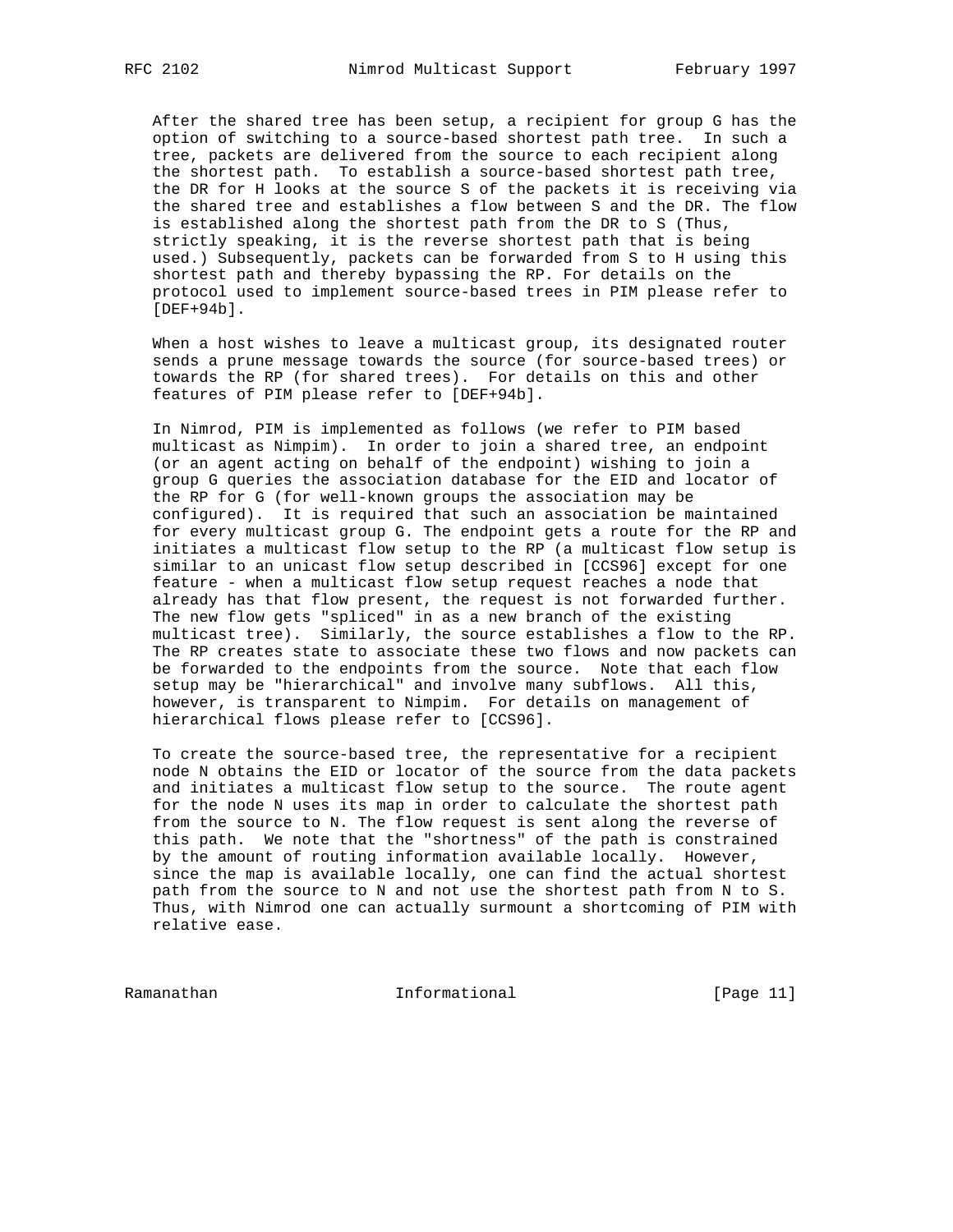We now discuss some more details of Nimpim. We start with a description of multicast flow setup. This is the "basic" functionality required to implement multicasting. Having this "building-block" spelt out, we use this to specify the establishment of the shared tree (in section 5.3) and the establishment of a source-based tree (in section 5.4).

 We only discuss sparse-mode multicasting, as described in [DEF+94a] here. Further, to simplify the discussion, we assume a single Rendezvous Point per group. Finally, we "address" all entities in terms of their EIDs alone for reasons of conciseness - the locators could be used in conjuction to reduce the overhead of database lookups.

5.2 Joining and Leaving a Tree

 Nimpim uses two control packets in order to setup a flow - the Nimrod Multicast Flow-Request packet (NMFReq) and the Nimrod Multicast Flow-Reply packet (NMFRep).

 The NMFReq packet is a control packet identified by a prespecified "payload type". The protocol-specific part of this packet includes the following fields (except for the Code field, these fields are present in the Unicast Flow-Request packet too) :

- 1. S-EID : The EID of the initiator of the flow.
- 2. T-EID : The EID of the target of the flow.
- 3. Flow-id : A label denoting the flow.
- 4. Direction : The direction of the flow whether from the initiator to the target (FORW) or from the target to the initiator (REVERSE) or both (BOTH).
- 5. Code : Denotes whether the packet is for joining a flow (NMFReq-Join) for leaving a flow (NMFReq-Prune).
- 6. Source Route : A sequence of node locators through which the packet must travel.

Ramanathan Informational [Page 12]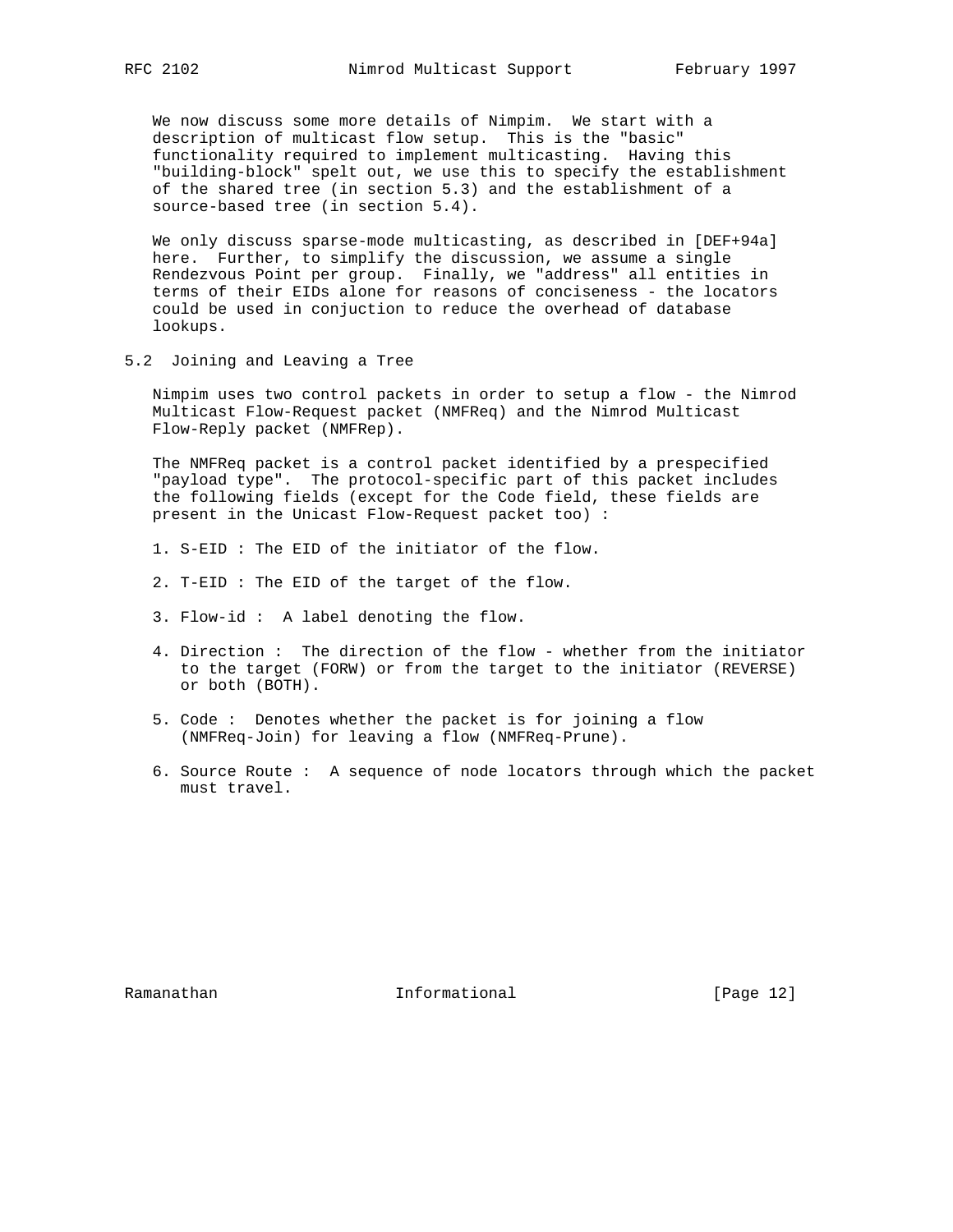The processing of the NMFReq by a forwarding agent at node N is similar to that of the unicast flow request (see [CCS96]), except for the fact that now we provide the ability for the new flow to "splice" onto an existing delivery tree or "un-splice" from an existing delivery tree. Specifically,

- o If the Code is NMFReq-Join then the algorithm executed by the forwarding agent for node N is shown in Figure 1.
- o If the Code is NMFReq-Prune then the algorithm is executed by the forwarding agent at node N is shown in Figure 2.

 The NMFRep packet is used to accept or reject an NMFReq-Join or NMFReq-Prune. The packet format is the same as that for unicast flow request. However, an NMFRep packet is generated now by the first node N that grafts the new flow to the existing tree. This may be different from the target of the NMFReq.

 It is required that a leaf router keep track of all hosts currently joined to the group and send a prune message only if there is no host in the local network for the group.

 The NMFReq - NMFRep exchanges constitute a procedure for joining a multicast delivery tree (when the Code is Join) and for leaving a multicast delivery tree (when the Code is Prune). We term these procedures Tree-Join and Tree-Leave respectively; we shall be using these procedures as "building-blocks" in the construction of shared trees (section 5.3) and of source-based trees (section 5.4).

Ramanathan **Informational** Informational [Page 13]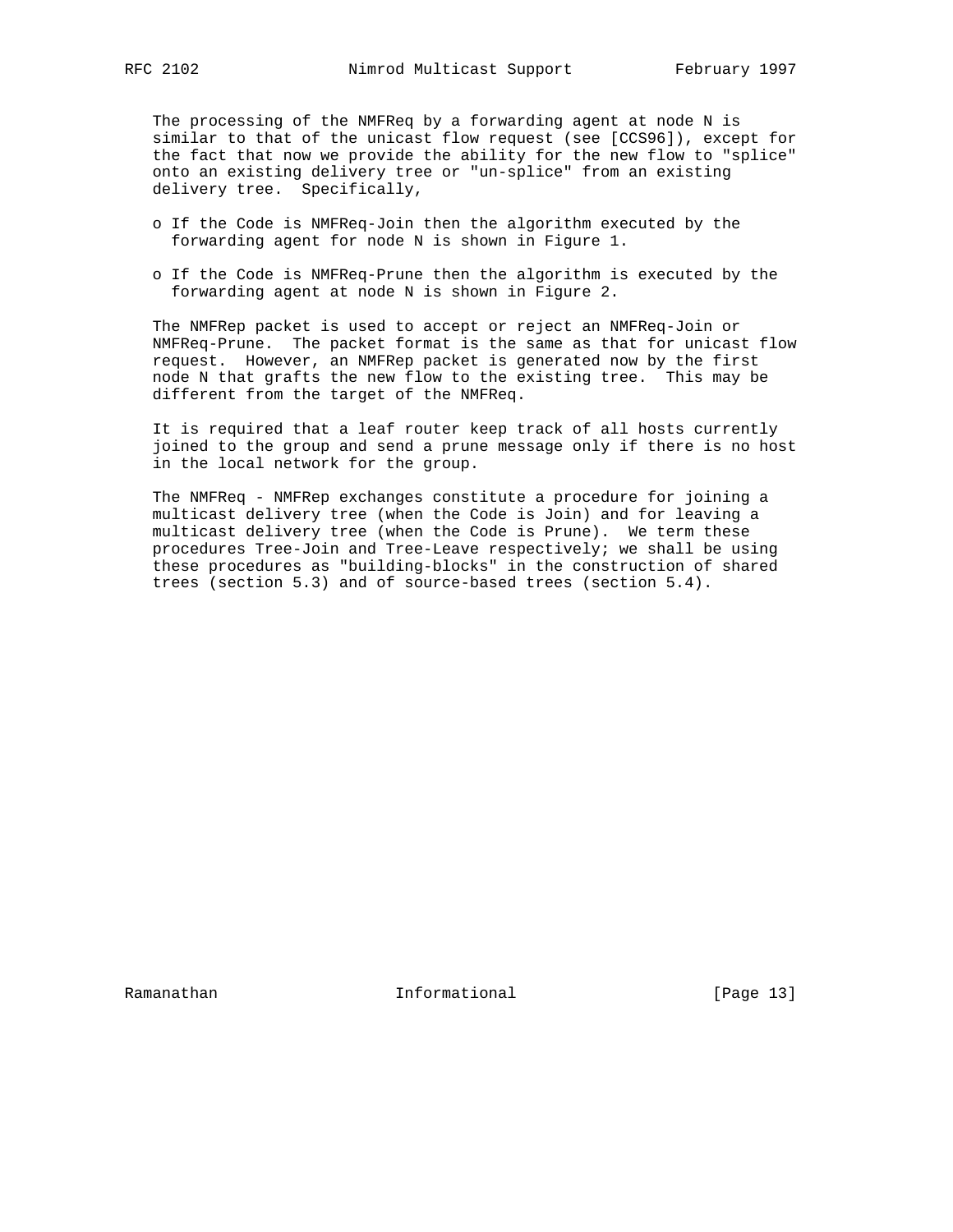```
begin
if the flow-id F in NMFReq-Join is in flow-list then
    if T-EID in NMFReq-Join = target in flow state for F then
       if Direction in NMFReq-Join is REVERSE or BOTH then
          Add the node preceding N in source route to child list for F
       else
          discard packet
    else
       discard packet
else
   begin
      install state for F in N, i.e.,
        assign parent(F) = node succeeding N in source route
 assign child(F) = node preceeding N in source route
 assign target(F) = T-EID in NMFReq-Join
      forward NMFReq-Join to parent(F)
   end
end.
Figure 1: Algorithm executed by a forwarding agent for node N when
when it receives an NMFReq-Join.
begin
   if the flow-id F in NMFReq-Prune is in flow-list
   then begin
        delete previous hop in source route from child list for F, if exists
        if child list for F is empty
        then begin
              delete the flow-id and state associated with it
              forward to next hop in source route
             end
        else discard packet
        end
   else forward to next hop in source-route
end.
```
Figure 2: Algorithm executed by a forwarding agent for node N when it receives an NMFReq-Prune.

Ramanathan **Informational** Informational [Page 14]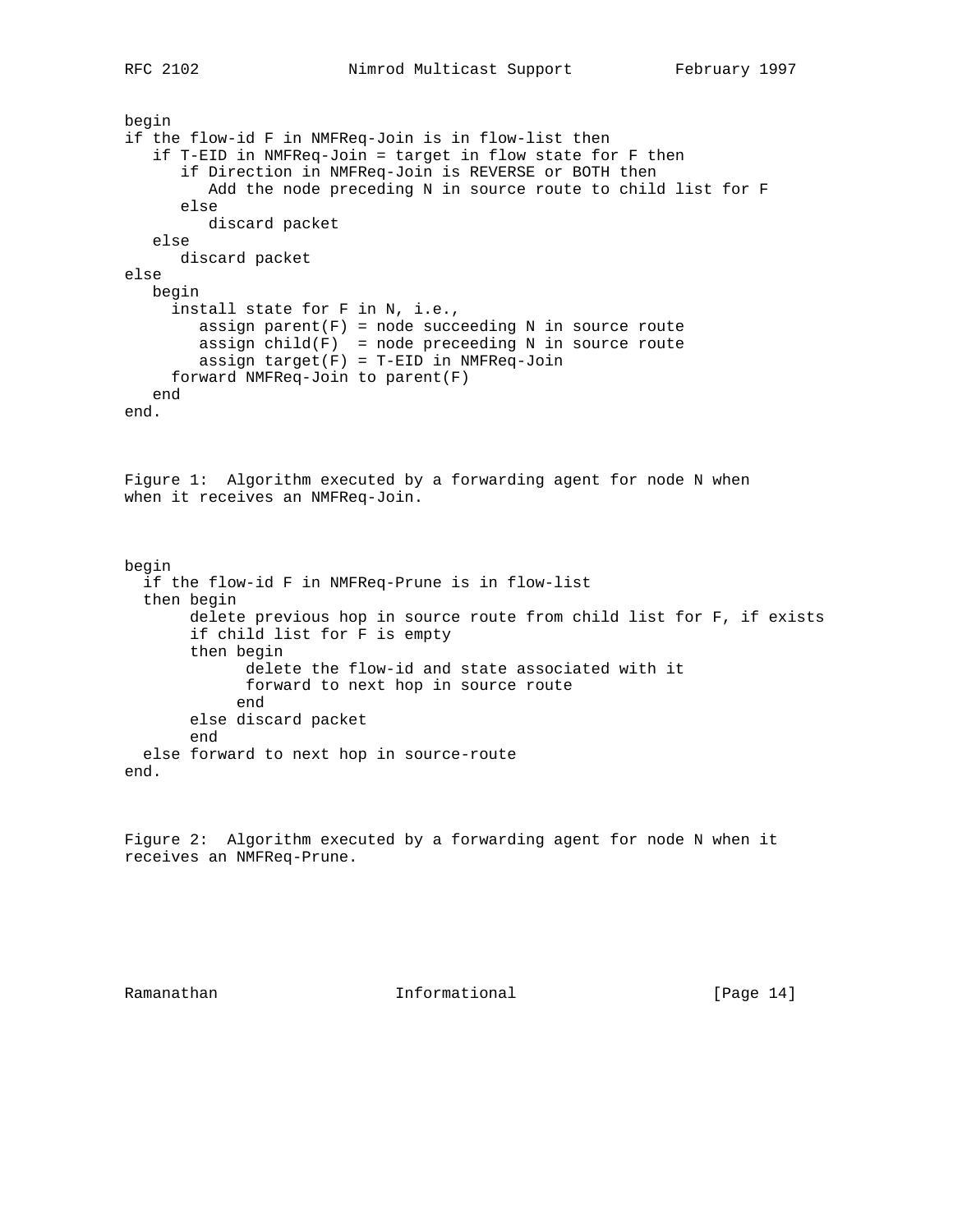# 5.2.1 An Example

 An example of how a tree is joined is given here with the help of Figure 3. In the figure, bold lines indicate an existing tree. Representative R on behalf of host H joins the tree by sending an NMFJoin-Req towards a target T. When used in the shared tree mode, the target is the RP and when used in the source tree mode, it is the source (root) of the multicast tree. Suppose that a host H wants to join the multicast tree. The following steps are executed :

- Step 1. A representative R of H queries the route agent for a route from T to R. It obtains the route  $T - C - B - A - R$ . It builds a NMFJoin-Req packet with source route as R, A, B, C, T and flow as F forwards it to A.
- Step 2. A looks for flow F in its installed flow database and doesn't find it. It installs state for F (makes R a child and B a parent in the multicast tree) and sends the NMFJoin-Req packet to B.
- Step 3. B looks for flow F in its installed flow database and finds it. It adds B to its child list and constructs an NMFJoin-Rep packet and sends it to A.
- Step 4. A forwards the packet to R and the tree joining is complete. Branch B-A-R is now added to the tree.

Ramanathan **Informational** Informational [Page 15]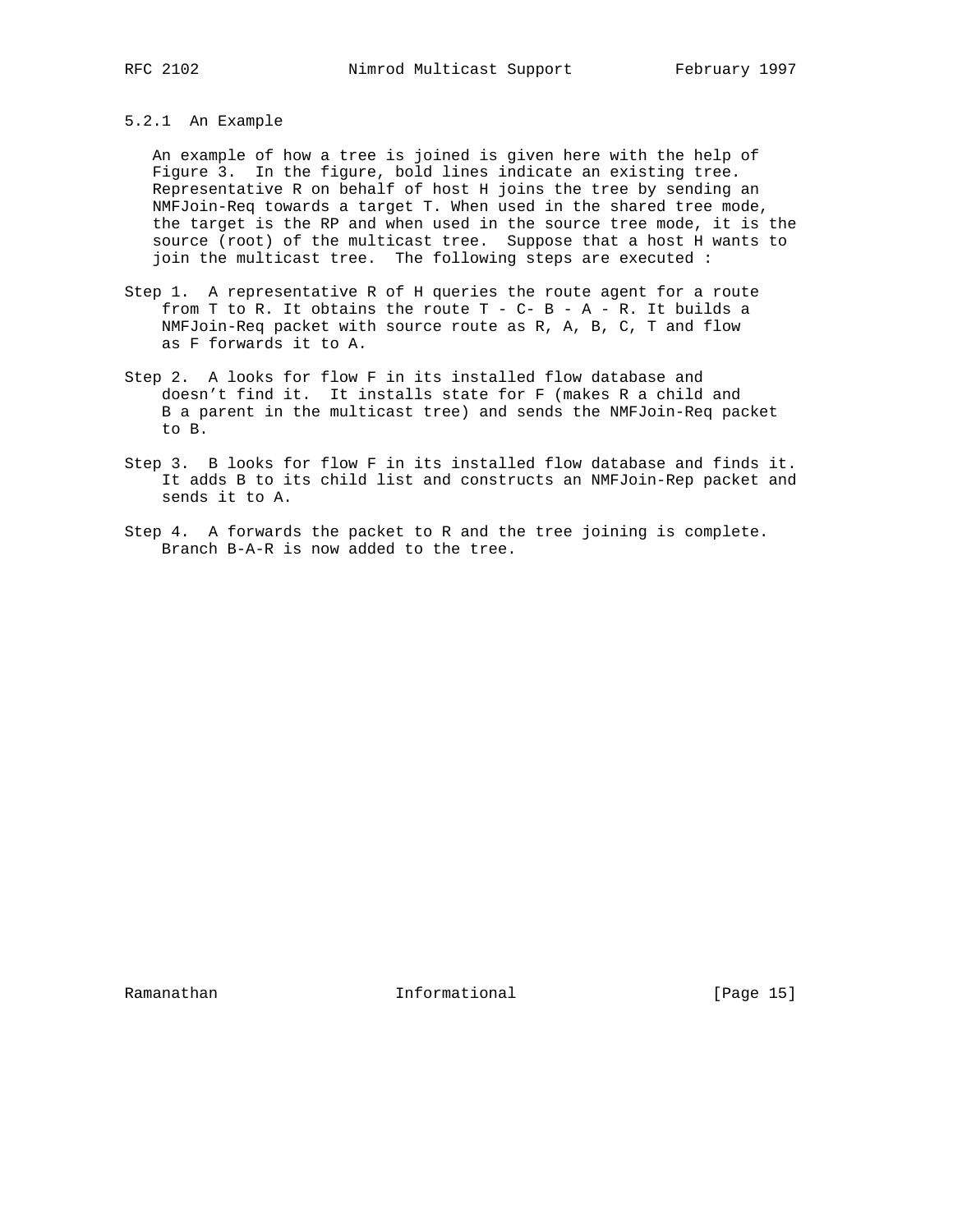# 5.3 Establishing a Shared Tree

 There are two parts to establishing a shared tree - the receiver-to- RP communication wherein the receiver joins the delivery tree rooted at RP and the sender-to-RP communication wherein the RP joins the delivery tree rooted at the sender.



Figure 3: Illustration for the example describing joining an existing multicast tree.

 Receiver-RP Communications: When an endpoint wishes to join a multicast group G, the endpoint representative obtains the Rendezvous Point EID for G. We assume that the association database contains such a mapping. For details on how the association database query is implemented, please refer [CCS96].

 The representative also obtains the flow-id to be used for the flow. The flow-id is constructed as the tuple (RP-EID, G) or an equivalent thereof. Note that the flow-id must be unique to the particular multicast flow. This is not the only method or perhaps even the best method for obtaining a flow id. Alternate methods for obtaining the flow-id are discussed in section 5.5.

Ramanathan **Informational** Informational [Page 16]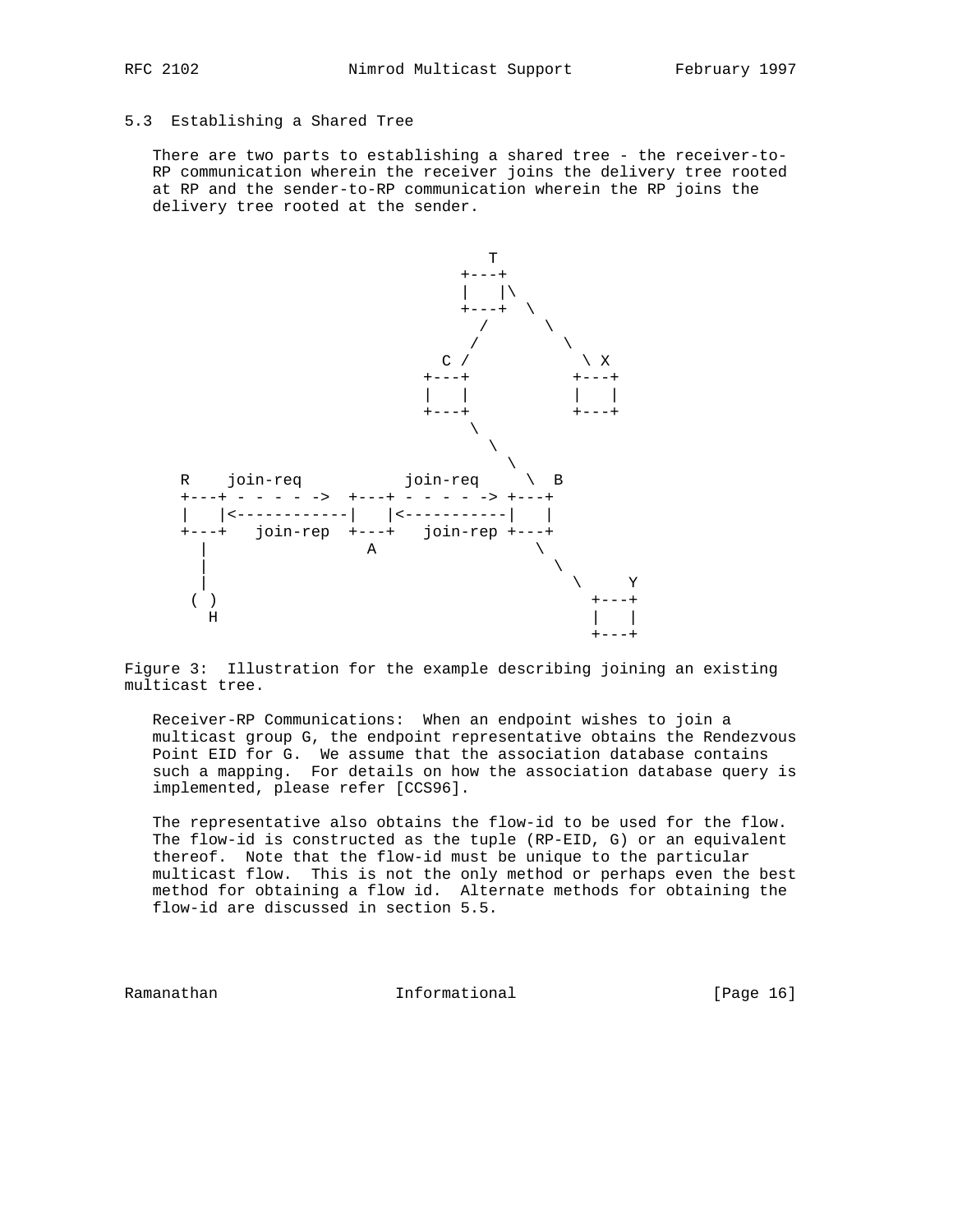The representative then initiates a Tree-Join procedure.

The NMFReq packet fields are as follows:

- o S-EID : The EID of the endpoint wishing to join.
- o T-EID : The RP EID (obtained from the Association Database).
- o Flow-id : The flow-id for this group (obtained as mentioned above).
- o Direction : REVERSE (from the RP to the receiving endpoint).
- o Code : Join.
- o Source Route : Reverse of the route obtained from the map agent for a query "from RP-EID to Receiver-EID".

 At the first node already containing this Flow-id or the RP, an NMFRep packet is generated. The S-EID, T-EID, Direction and Flow-id fields are copied from the NMFReq packet and the Code is set to Join-Accept or Join-Refuse as the case may be. The source route is reversed from the NMFReq packet.

 Sender-RP Communications: When an endpoint wishes to send to a multicast group G, the endpoint representative obtains the Rendezvous Point EID for G. We assume that the association database contains such a mapping. For details on how the association database query is implemented, please refer [CCS96].

 The representative also obtains the flow-id to be used for the flow. The flow-id is constructed as the tuple (Sender-EID, G) or an equivalent thereof. Note that the flow-id must be unique to the particular multicast flow. This is not the only method or perhaps even the best method for obtaining a flow id. Alternate methods for obtaining the flow-id are discussed in section 5.5.

 The representative then sends a RP-Register Message to the RP. This register message is equivalent to the PIM-Register described in [DEF+94b]. The RP-Register message contains the group G and the flow-id (obtained as discussed above) and the sender EID.

 The RP then initiates a Tree-Join with the Sender EID as the target. The NMFReq fields are as follows :

o S-EID : RP-EID.

o T-EID : Sender EID (copied from RP-Register Message).

Ramanathan **Informational** Informational [Page 17]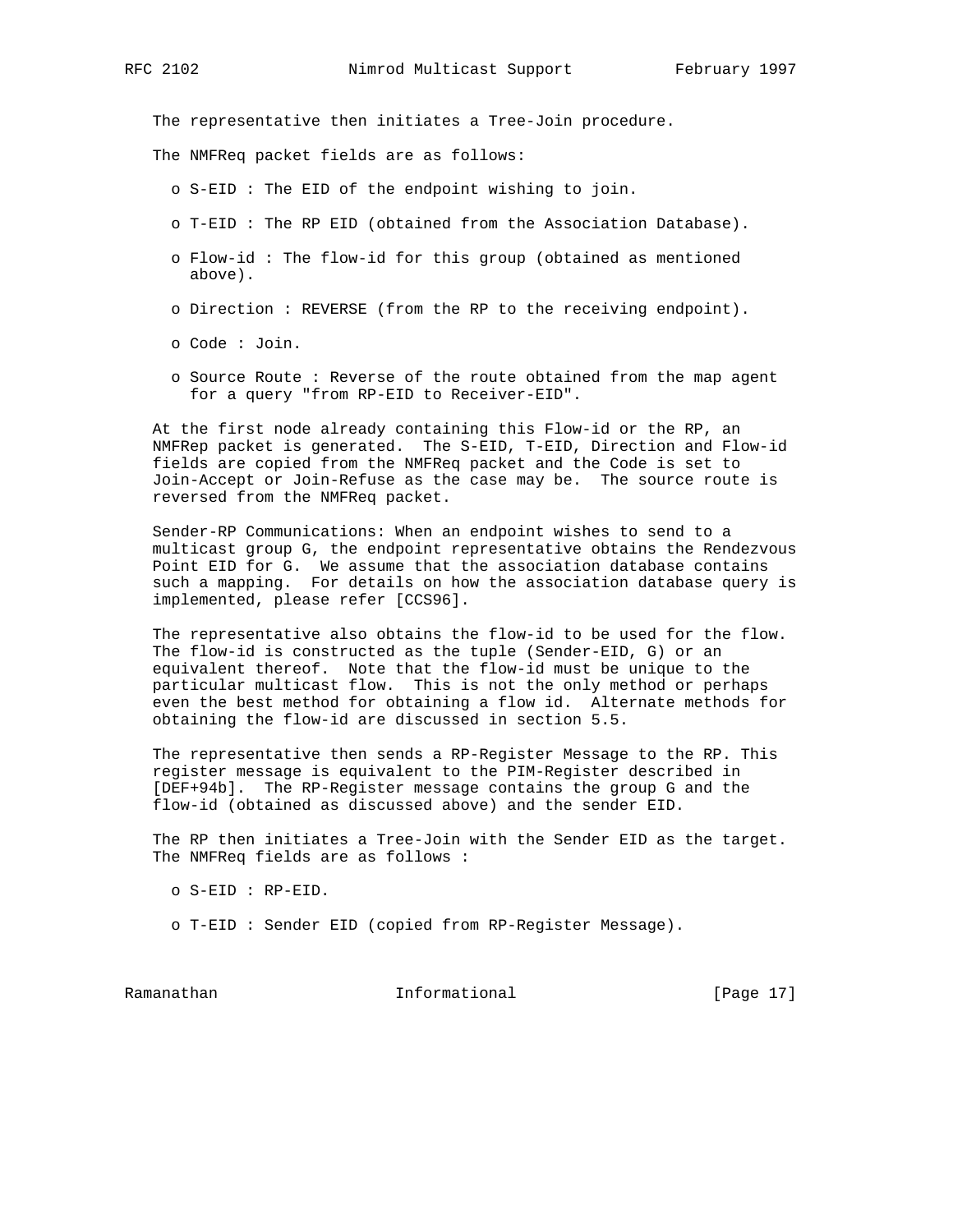o Flow-id : The flow-id field from RP-Register Message.

- o Code : Join.
- o Direction : REVERSE.
- o Source Route : Reverse of the route obtained from map agent query "from Sender-EID to RP-EID".

The NMFRep fields are obvious.

 Shared Tree Data Forwarding: Packets sent from the source for group G contain the Flow-id used by the sender(s) and receiver(s) for setting up the delivery tree. The packets from the sender are sent to the RP where they are multicast, using the state created for the flow, into the delivery tree rooted at the RP to all of the receivers that did a Tree-Join.

5.4 Switching to a Source-Rooted Shortest Path Tree

 There are two parts involved in switching to a Source-Rooted Shortest Path Tree - the receiver-source communications wherein the receiver joins a multicast delivery tree rooted at the source and the receiver-RP communications wherein the receiver leaves the shared tree.

 Receiver-Source Communications: An endpoint E that is receiving packets through the shared tree from source S has the option of switching to a delivery tree rooted at the source such that packets from S to E traverse the shortest path (using whatever metric).

 The endpoint representative of E obtains the flow-id to be used for the flow. The flow-id is constructed equivalently to the tuple (Source-EID, G). Note that the flow-id must be unique to the particular multicast flow. This is not the only method or perhaps even the best method for obtaining a flow id. Alternate methods for obtaining the flow-id are discussed in section 5.5.

 The representative for E initiates a Tree-Join toward S with NMFReq fields as follows:

o S-EID : EID of the Endpoint E.

o T-EID : EID of the source.

o Flow-id : Flow id for the multicast (obtained as mentioned above).

o Code : Join.

Ramanathan Informational [Page 18]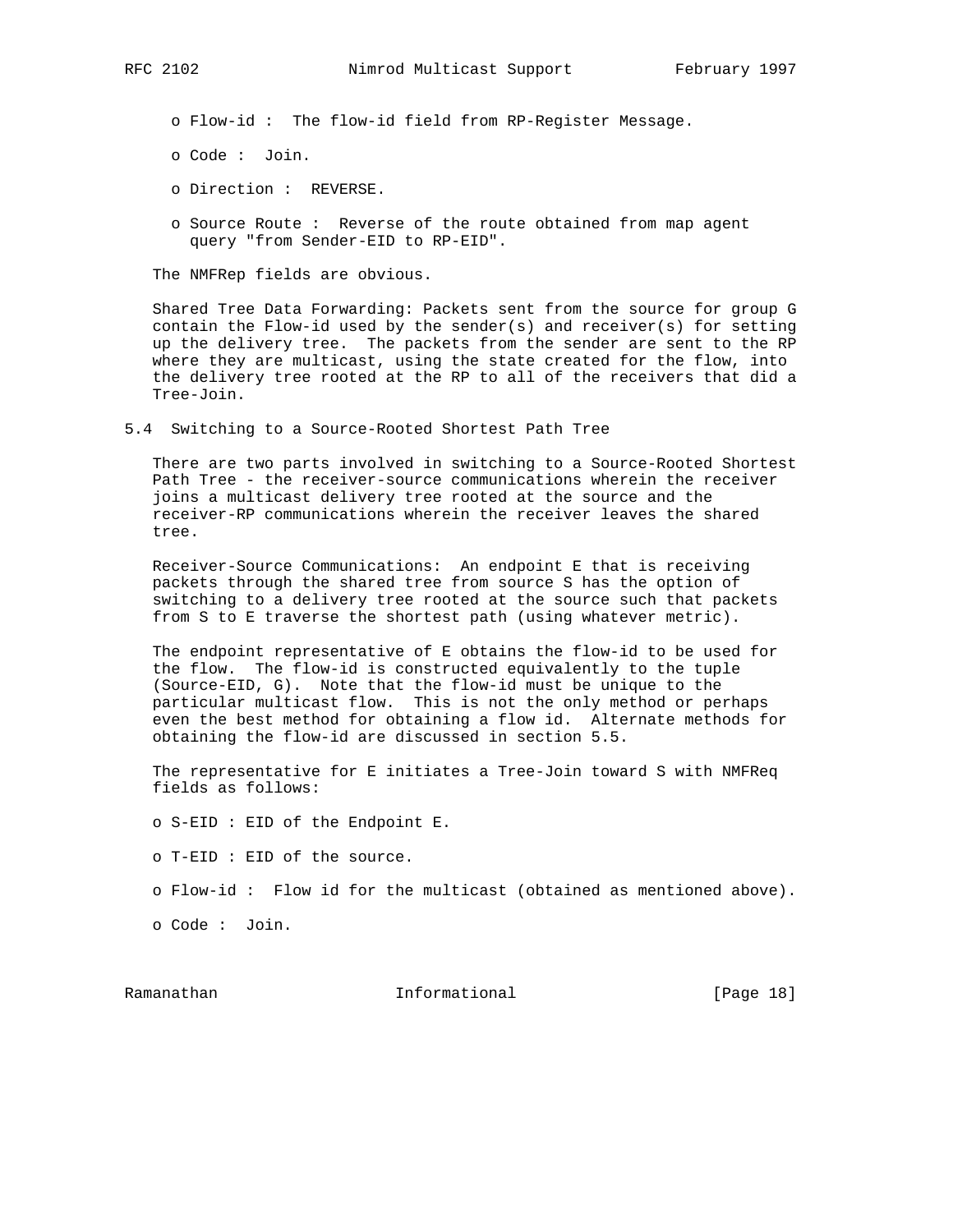o Direction : REVERSE.

 o Source Route : To obtain the route, the route agent is queried for a shortest path route (based on the chosen metric, typically, the delay) from the source to the endpoint. We note that the quality of the route is constrained by the amount of routing information available, directly or indirectly, to the route agent. The Source Route is the reverse of the route thus obtained.

 A comment on the difference between the shortest-path trees obtained using the RPF tree as in [DEF+94b, DC90] and the trees that are be obtained here. When using the RPF scheme, the packets from the source S to the endpoint E follow a path that is the shortest path from E to S. This is the desired path if and only if the path is symmetric in either direction. However, in the mechanism described here for Nimrod, the packets do follow the "actual" shortest path from S to E whether or not the path is symmetric.

The NMFRep fields are obvious.

 Receiver-RP Communications: After the receiver has joined the source-rooted tree, it can optionally disassociate itself from the shared tree. This is done by initiating a Tree-Leave procedure.

 The representative sends a NMFReq packet toward the RP with the fields as follows.

- o S-EID : The EID of the endpoint wishing to leave the shared tree.
- o T-EID : The RP-EID.
- o Flow-id : The flow-id it used to join the shared tree.
- o Code : Prune.
- o Direction : REVERSE.
- o Source Route : Obtained as for the Tree-Join.

 The prune packet is processed by the intermediate forwarding agents as mentioned in section 5.2. When the receiver gets back the NMFRep packet, the receiver has left the shared tree.

 Source Tree Data Forwarding: Packets from the source contain the flow-id that was used to join the source tree for a given multicast group. Forwarding agents simply use the state created by the Tree- Join procedure in order to duplicate and forward packets toward the receivers.

Ramanathan Informational [Page 19]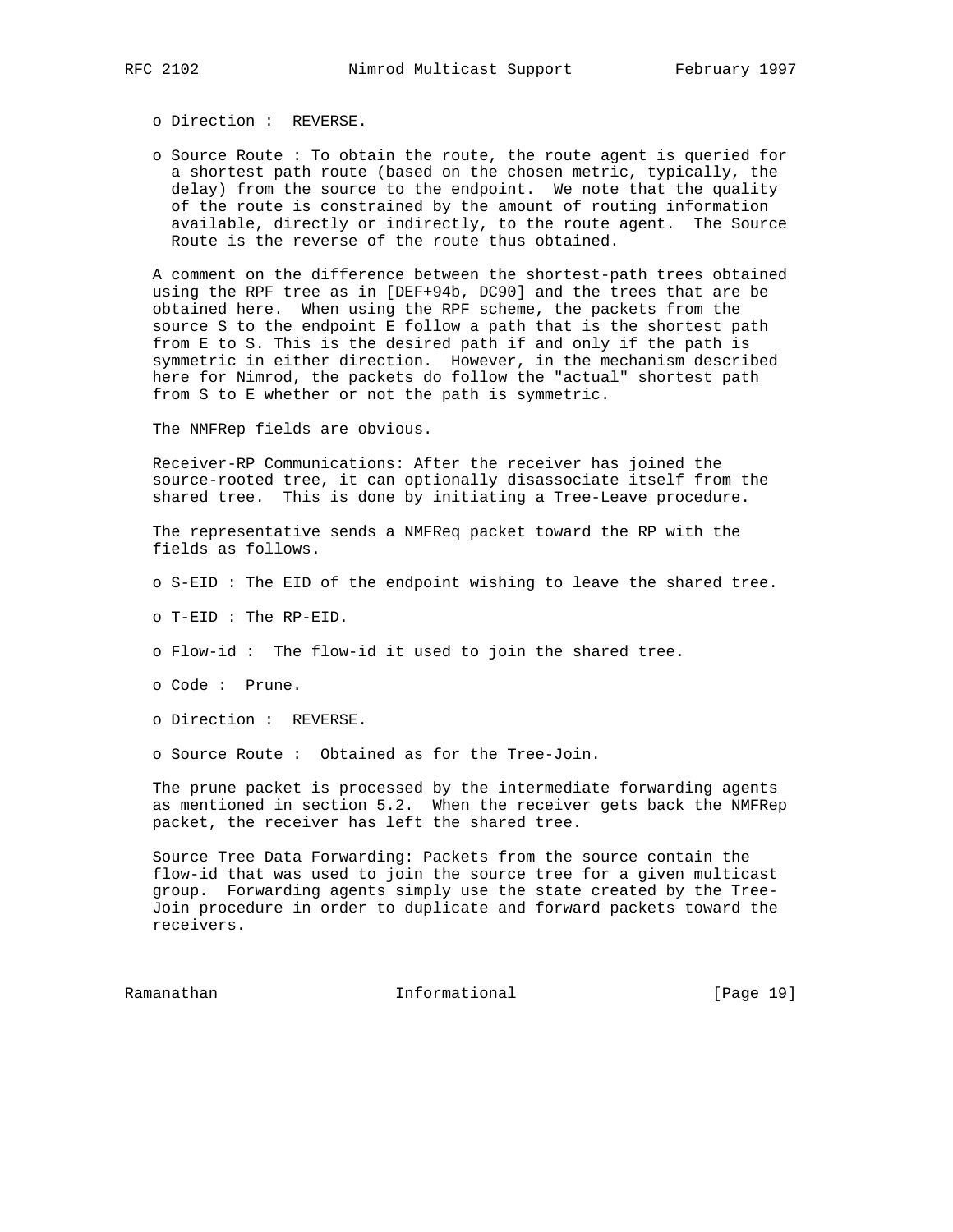### 5.5 Miscellaneous Issues

 Obtaining the Flow-Id: In the above scheme the flow-id for a particular multicast group G was obtained by combining the RP-EID and the group set-id (G-SID) (in case of shared tree) or by combining the Source-EID and the G-SID (in case of source-based tree). A disadvantage of this approach is that the bit-length of EID/SID is potentially high (more than 64 bits) and thus the flow-id could be very long. While there do exist bit-based data structures and search algorithms (such as Patricia Trees) that may be used for an efficient implementation, it is worth considering some other methods in lieu of using the EID/SID combination. We describe some methods below :

1. For shared trees, the flow-id for a particular group G may be stored and updated in the association database. Since we have to use the association database anyway to obtain the RP-EID, these does not cause much additional burden.

 However, this cannot be used efficiently for source-based trees because we need a flow-id for each combination of Source and Group.

2. The flow-id for shared trees could be done as above. When the sender does an RP-Register, it could send the RP the flow-id that it wishes to be used by receivers when they switch to a source-based tree. This could be included in the RP-Register message. The RP could then multicast that flow-id to all receivers in a special packet. When the receivers wish to switch, they use that flow-id.

This needs the definition of the "special" packet.

3. The flow-id is handed out only by the source (for source-based trees) or the RP (for shared trees). The receivers use a "dummy" flow-id in the NMFReq when doing a Tree-Join. The correct flow-id to be used is returned in the NMFRep message generated by the forwarding agent where the new branch meets the existing tree. Forwarding agents in the path of the NMFRep packet update the state information by rewriting the dummy flow-id by the correct flow-id contained in the NMFRep packet.

 This requires the re-definition of the NMFRep packet. Note that now there must be space for two flow-ids in the NMFRep packet - one for the "dummy" flow-id and the other for the "correct" flow-id that must replace the dummy flow-id.

 We claim that each of the above schemes achieves synchronization in the flow-id in various parts of the internetwork and that each flow id is unique to the multicast delivery tree. A formal proof of these claims is beyond the scope of this document.

Ramanathan Informational [Page 20]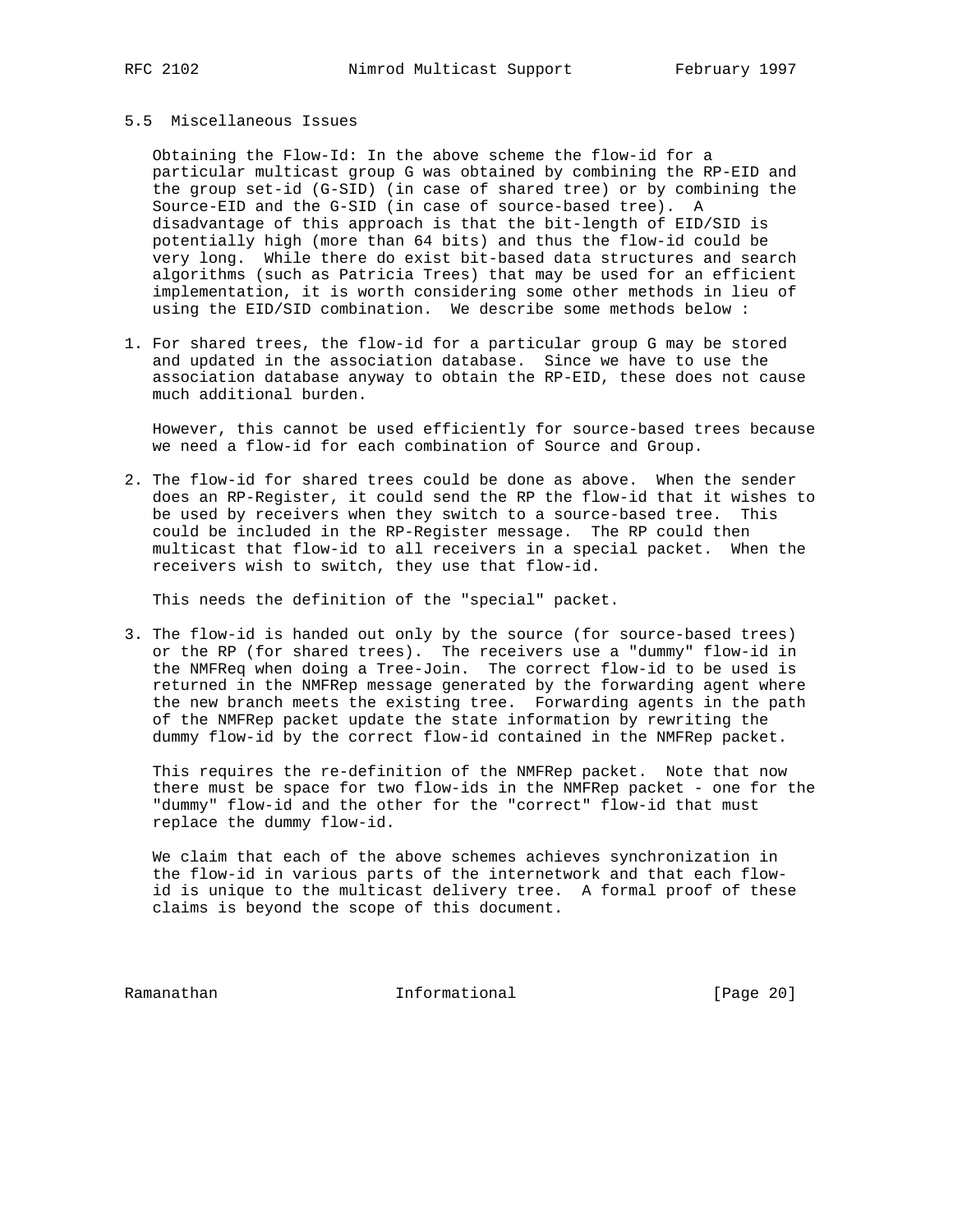Dense Mode Multicast: The PIM architecture [DEF+94a] includes a multicast protocol when the group membership is densely distributed within the internetwork. In this mode, no Rendezvous Points are used and a source rooted tree is formed based on Reverse Path Forwarding in a manner similar to that of DVMRP [DC90].

 We do not give details of how Nimrod can implement Dense Mode Multicast here.

 Multiple RPs: Our discussion above has been based on the assumption that there is one RP per group. PIM allows more than one RP per group. We do not discuss multiple-RP PIM here.

6 Security Considerations

Security issues are not discussed in this memo.

- 7 Summary
- o Nimrod does not specify a particular multicast route generation algorithm or state creation procedure. Nimrod can accommodate diverse multicast techniques and leaves the choice of the technique to the particular instantiation of Nimrod.
- o A solution for multicasting within Nimrod should be capable of:
	- Scaling to large networks, large numbers of multicast groups and large multicast groups.
	- Supporting policy, including quality of service and access restrictions.
	- Resource sharing.
	- Interoperability with other solutions.
- o Multicasting typically requires the setting up of state in intermediate routers for packet forwarding. The state setup may be initiated by the sender (e.g., IDPR), by the receiver (e.g., CBT), by both (e.g., PIM) or by neither. The architecture of Nimrod provides sufficient flexibility to accommodate any of these approaches.
- o A receiver-initiated multicast protocol, PIM, is being designed by the IDMR working group of the IETF. The facilities provided by Nimrod make the use of PIM as a multicast protocol quite straightforward.

Ramanathan Informational [Page 21]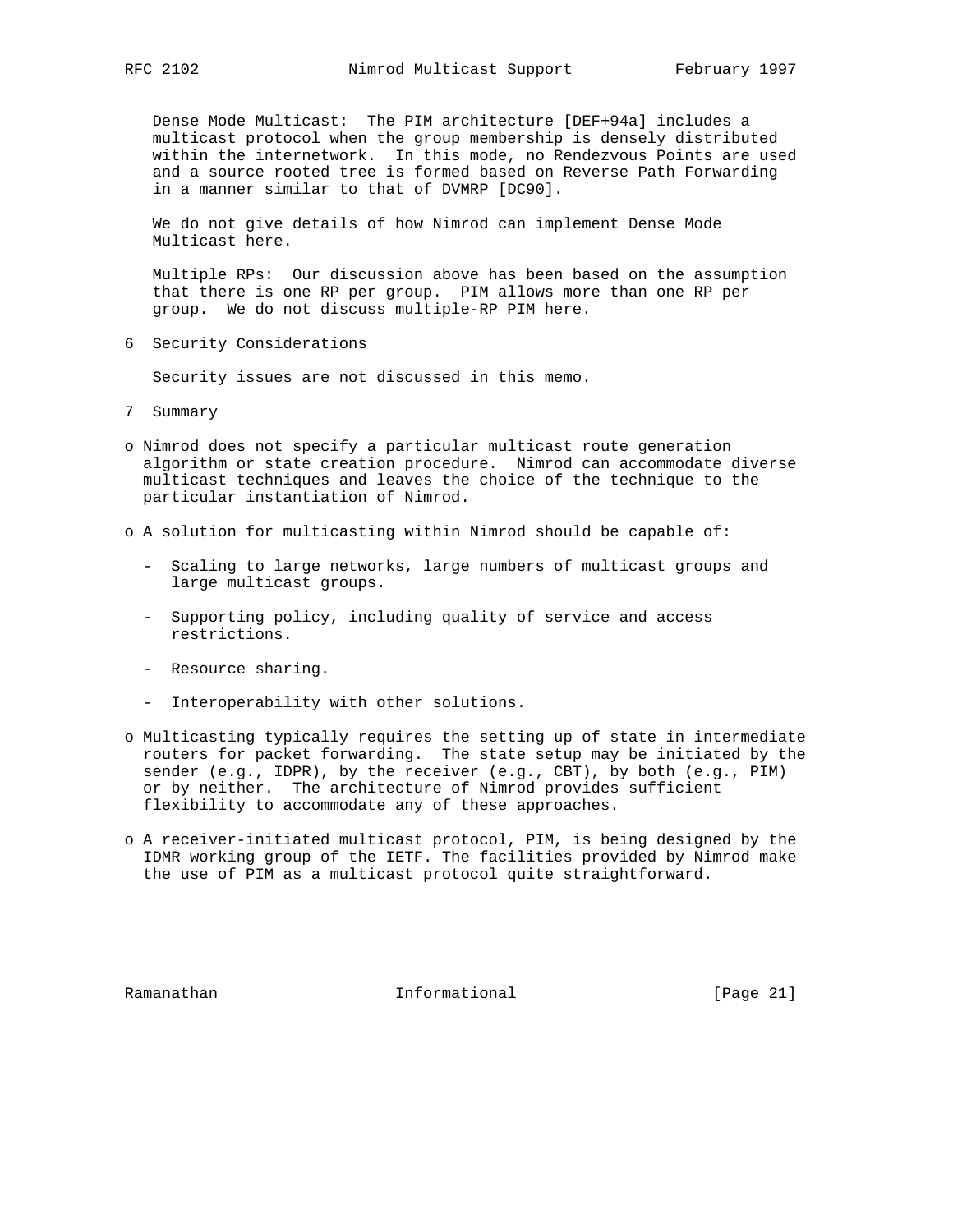# 8 References

- [BFC93] A. J. Ballardie, P. F. Francis, and J. Crowcroft. Core based trees. In Proceedings of ACM SIGCOMM, 1993.
- [CCS96] Castineyra, I., Chiappa, N., and M. Steenstrup, "The Nimrod Routing Architecture", RFC 1992, August 1996.
- [DC90] S. Deering and D. Cheriton. Multicast routing in datagram internetworks and extended lans. ACM Transactions on Computer Systems, pages 85--111, May 1990.
- [DEF+94a] Deering, S., Estrin, D., Farinacci, D., Jacobson, V., Liu, C., and L. Wei, "Protocol Independent Multicast (PIM) : Motivation and Architecture, Work in Progress.
- [DEF+94b] Deering, S., Estrin, D., Farinacci, D., Jacobson, V., Liu, C., and L. Wei, "Protocol Independent Multicast (PIM) : Sparse Mode Protocol Specification, Work in Progress.
- [DEFJ93] Deering, S., Estrin, D., Farinacci, D., and V. Jacobson, "IGMP router extensions for routing to sparse multicast groups, Work in Progress.
- [DM78] Y. K. Dalal and R. M. Metcalfe. Reverse path forwarding of broadcast packets. Communications of the ACM, 21(12), pages 1040--1048, 1978.
- [Moy92] Moy, J., "Multicast Extensions to OSPF, RFC 1584, March 1994.
- [RS96] Ramanathan, S., and M. Steenstrup, "Nimrod functional and protocol specifications, Work in Progress.
- [Ste] Steenstrup, M., "Inter-domain policy routing protocol specification: Version 2", Work in Progress.

Ramanathan **Informational** Informational [Page 22]